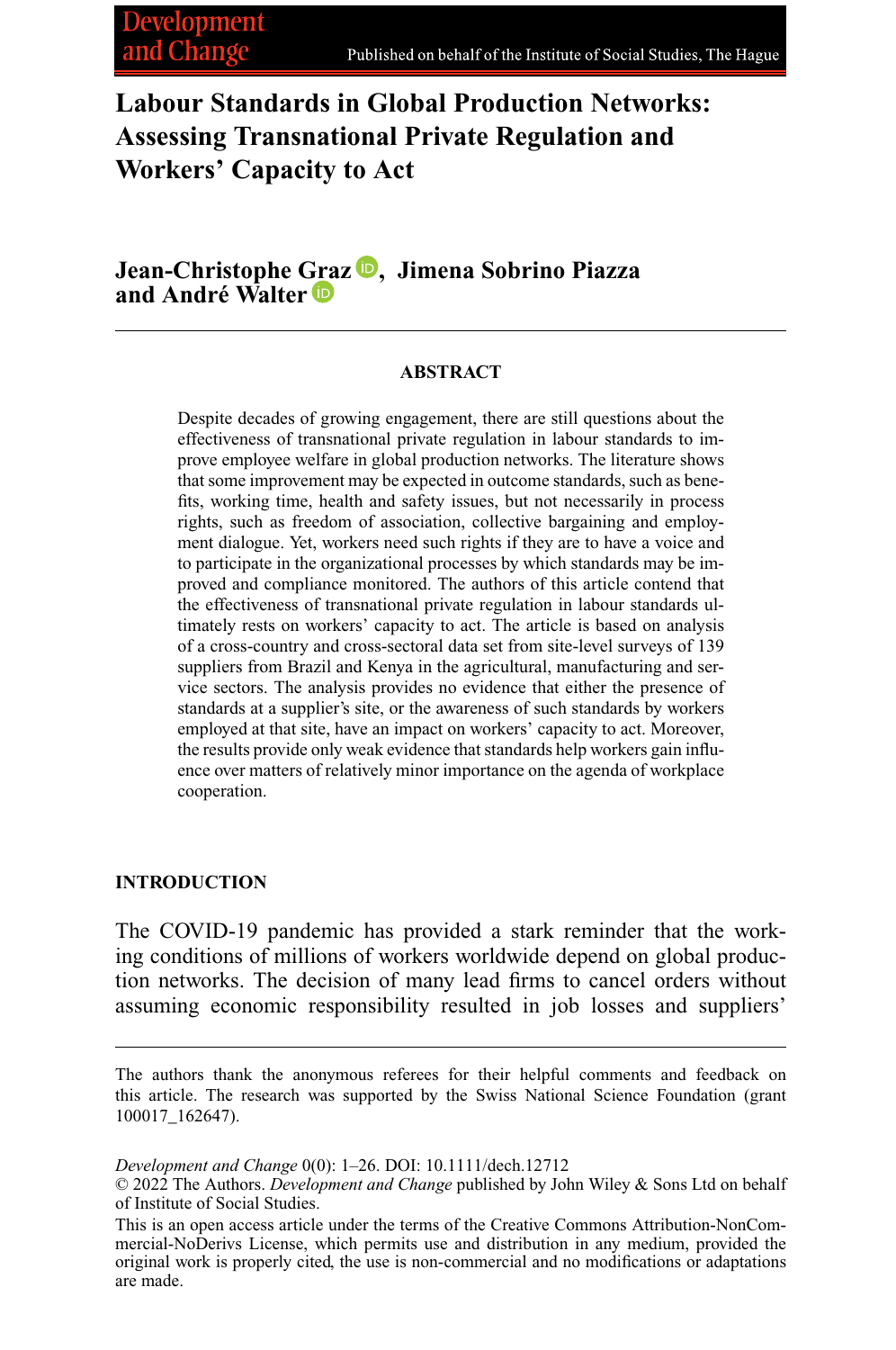factories being unable to pay wages and other benefits, with devastating social and economic consequences. This contravened principles driving company codes of conduct or multistakeholder instruments, such as SA 8000 or Rainforest Alliance, with which firms claim to comply. The ability of such transnational private regulatory initiatives to prevent or remediate human rights violations, environmental degradation and labour exploitation has been a subject of scholarly debate for more than two decades. In the domain of labour standards, which is the focus of this article, their effectiveness is often questioned.

Recent studies acknowledge that an increasing number of lead firms in global production networks no longer consider labour standards as mere window dressing. However, other mechanisms prevent transnational private regulatory initiatives from fulfilling their promise. Some studies focus on the structural power asymmetries of global production networks that circumscribe any significant gains for workers (Levy and Palpacuer, 2017; Selwyn, 2013). Others examine the mechanisms that affect compliance in the context of their actual implementation. A growing number of studies thus emphasize the complementarity between private regulation and public institutions, the role of intermediaries, especially in auditing, or the complex interactions between the transnational, national and local levels of analysis (Abbott et al., 2017; Berliner et al., 2015; Eberlein et al., 2014; Fransen and LeBaron, 2019). A few delve into the locally and socially constructed variations of on-the-ground compliance of firms and farms supplying global production networks (Amengual and Chirot, 2016; Bair, 2017; Bartley and Egels-Zandén, 2016). Some of these show that some improvement may be expected in technical or 'outcome standards', such as benefits, working time, health and safety issues; but they also tend to show that not too much should be expected for universal or 'process rights', such as freedom of association, collective bargaining and employment dialogue, covered by the International Labour Organization's fundamental conventions on core principles and rights at work (Barrientos and Smith, 2007; Egels-Zandén and Merk, 2014; Lund-Thomsen and Coe, 2015).

It is against this background that this article sets out to examine the effectiveness of transnational private regulatory initiatives with labour standards included in multistakeholder initiatives and company codes of conduct. We argue that the effectiveness of transnational private regulation in labour standards ultimately rests on workers' capacity to act to improve their working conditions in global production networks. As the cited studies acknowledge, outcome standards without process rights give little hope for the future of labour standards. Workers need such rights to be able to voice their concerns, organize to reach such outcomes and rally their negotiating power in global production networks. In brief, labour standards require labour agency to improve employment relations among suppliers of global production networks. They would otherwise depend on the discretion of employers and, thus, could be too easily retracted. As Chhachhi (2014: 897) points out, the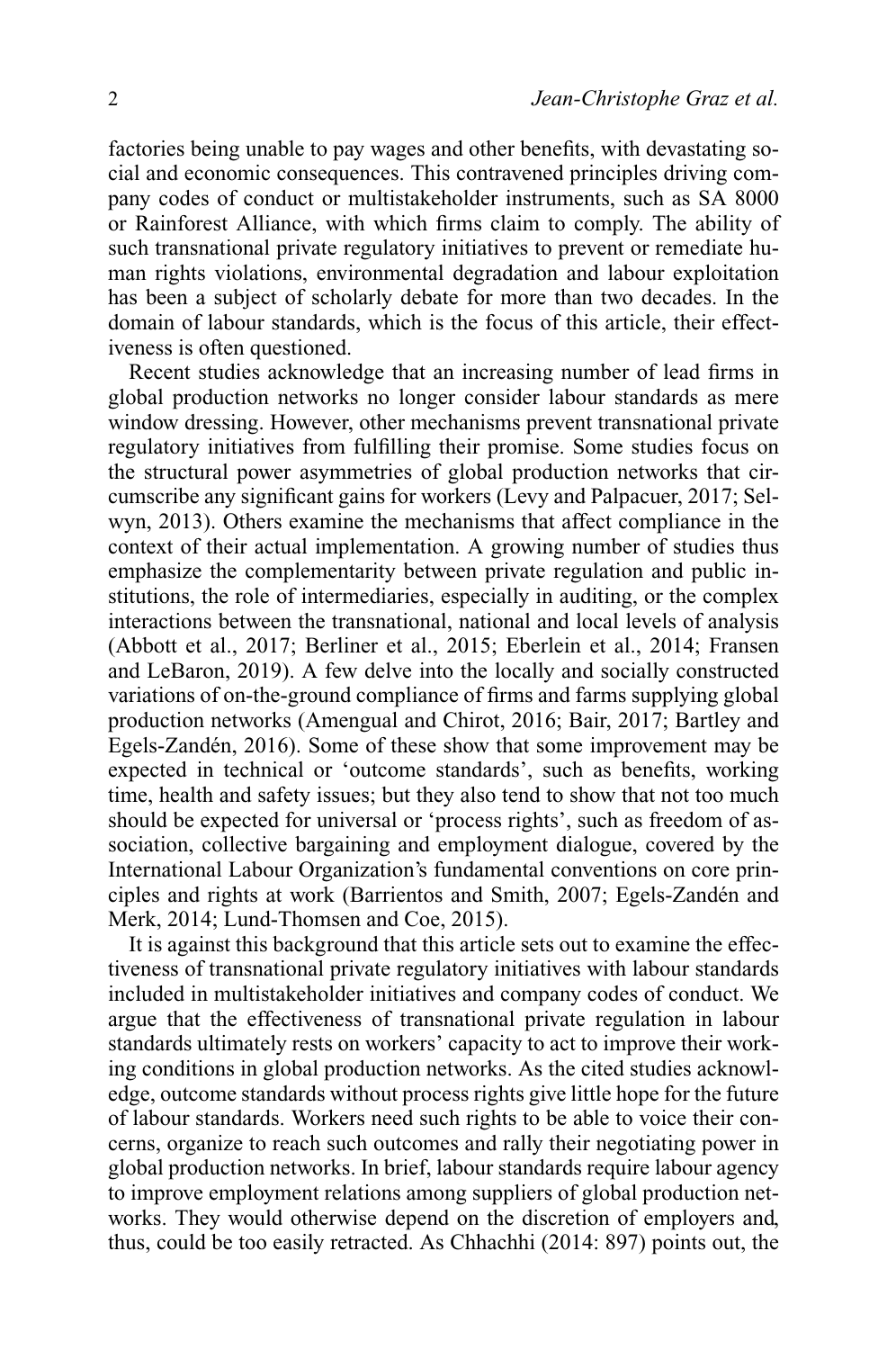new labour question in contemporary financialized capitalism includes 'the effectiveness of campaigns … to push for corporate accountability' in global production networks, under heavy pressure from lead firms' shareholders to produce short-term profits. Such campaigns support labour agency by targeting a variety of issues related to the organization of global production networks and their national or local context of implementation. With a focus on what we call workers' capacity to act, we lay particular emphasis on the concrete dimensions of labour agency involved in localized practices. With that aim, we investigate — at the sites of suppliers of global production networks — whether the use of transnational private regulation including core labour standards is linked to an improvement of process rights supporting labour agency, and thus likely to be used in social dialogue to alter the imbalance of power relations between capital and labour.

Given the existence of conflicting findings regarding process rights, this article hopes to contribute to the emerging quantitative assessments of their effectiveness, with a cross-sectoral and cross-country approach (see Amengual et al., 2020; Bartley and Egels-Zandén, 2016; Distelhorst and Locke, 2018; Distelhorst et al., 2015; Malesky and Mosley, 2018; Oka, 2016; Schleifer et al., 2019). To the best of our knowledge, this is the first data set on labour standards used in transnational private regulatory initiatives based on face-to-face surveys undertaken at suppliers' company level and combining managers and workers, that is both cross-sectoral (agriculture, manufacturing and services) and cross-country, with fieldwork conducted in Brazil and Kenya.<sup>1</sup> We believe the research contributes new insights to the debate on how standards operate at the company as well as the worker level and how they impact employer–employee relations.

Our empirical results are not encouraging in relation to the argument we make. Using linear multilevel models to derive easily interpretable results, we find that labour standards are associated with very limited effects on worker–employer interactions among suppliers of global production networks. The relationship holds only for improvements that depend on unilateral employer action which can be easily withdrawn. Factors that target the structural power imbalance between employers and workers by increasing workers' capacity to organize and act collectively are not affected. Interestingly, even this limited effectiveness only holds if workers are aware of labour standards via, for instance, training or inclusion in their implementation.

Our findings support the argument made by previous studies that consider labour standards included in transnational private regulatory initiatives as largely a failure, and likely to induce only marginal change (for recent examples, see Anner, 2020; Bartley, 2018; LeBaron, 2020; Ponte, 2019). When examined against the principle of reinforcing labour agency on the ground

<sup>1.</sup> The data on which the article is based are available and can be accessed via the data repository SWISSUbase [\(www.swissubase.ch\)](http://www.swissubase.ch).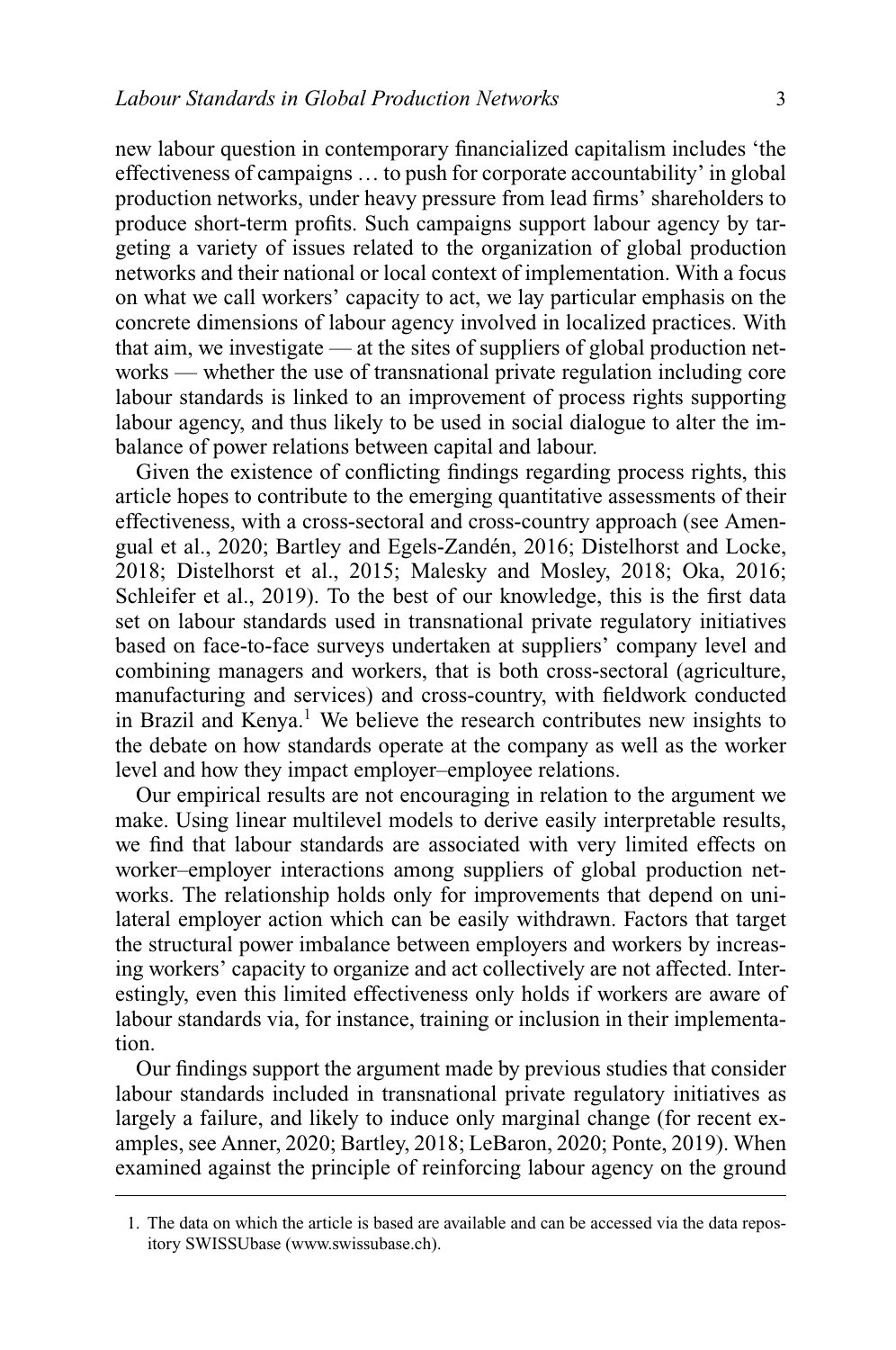in firms and farms supplying global production networks, transnational private regulatory initiatives are indeed of little significance if they only result — as in the cases studied here — in improving workers' consultation and management's responsiveness in workplace cooperation, without further effect on wider concerns of social dialogue. Our findings also respond to calls for more original field-based primary research on transnational private regulatory initiatives. This quantitative analysis could be paired with mixed methods to contribute some much-needed evidence on these contentious issues (Kissi and Herzig, 2020; Oya et al., 2018).

The article is structured as follows. We start by reviewing the link between transnational standards and labour rights, with further insights on the concept of workers' capacity to act. On this basis, we consider a number of hypotheses. The subsequent section then presents our novel data set along with the measures and modelling strategy. After the presentation of our results, the final section discusses our findings and their implications for the literature on transnational standards and labour rights, as well as the limitations of our research design and avenues for future research.

#### **TRANSNATIONAL STANDARDS AND LABOUR RIGHTS**

Transnational standards refer here to specifications explicitly documented and used as tools against which to certify the organization of production and exchange of goods and services. They are an essential part of what Graz and colleagues (2020) call a hybrid production regime, that is, the configuration of institutions, policies and practices that involves state and non-state actors in the organization of global production networks. They encompass a variety of instruments used to certify the conformity of global production networks to distinct labour, environment and human rights criteria (also referred to as voluntary sustainability standards). Lead firms use them widely to provide market signals regarding their production regime. While partial and superficial auditing practices are seen as the norm rather than the exception, it is increasingly difficult for firms to use transnational standards as mere window dressing. Most companies are expected to report and provide reliable accounts of policies actually implemented on the ground. This is one of the reasons why recent scholarship stresses the importance of examining in detail the mechanisms affecting compliance policies in the distinct context of their implementation.

A number of studies have put state institutions at centre stage in examining such contextual factors. They include detailed analyses of the interactions between public and private regulation, and of informal linkages between state officials and civil society organizations, as well as a variety of so-called governance spheres likely to support or hinder state capacities (Bair, 2017; Bartley, 2018; Behuria, 2020; Berliner et al., 2015; Cashore et al., 2021; Coslovsky and Locke, 2013; Distelhorst et al., 2017; Eberlein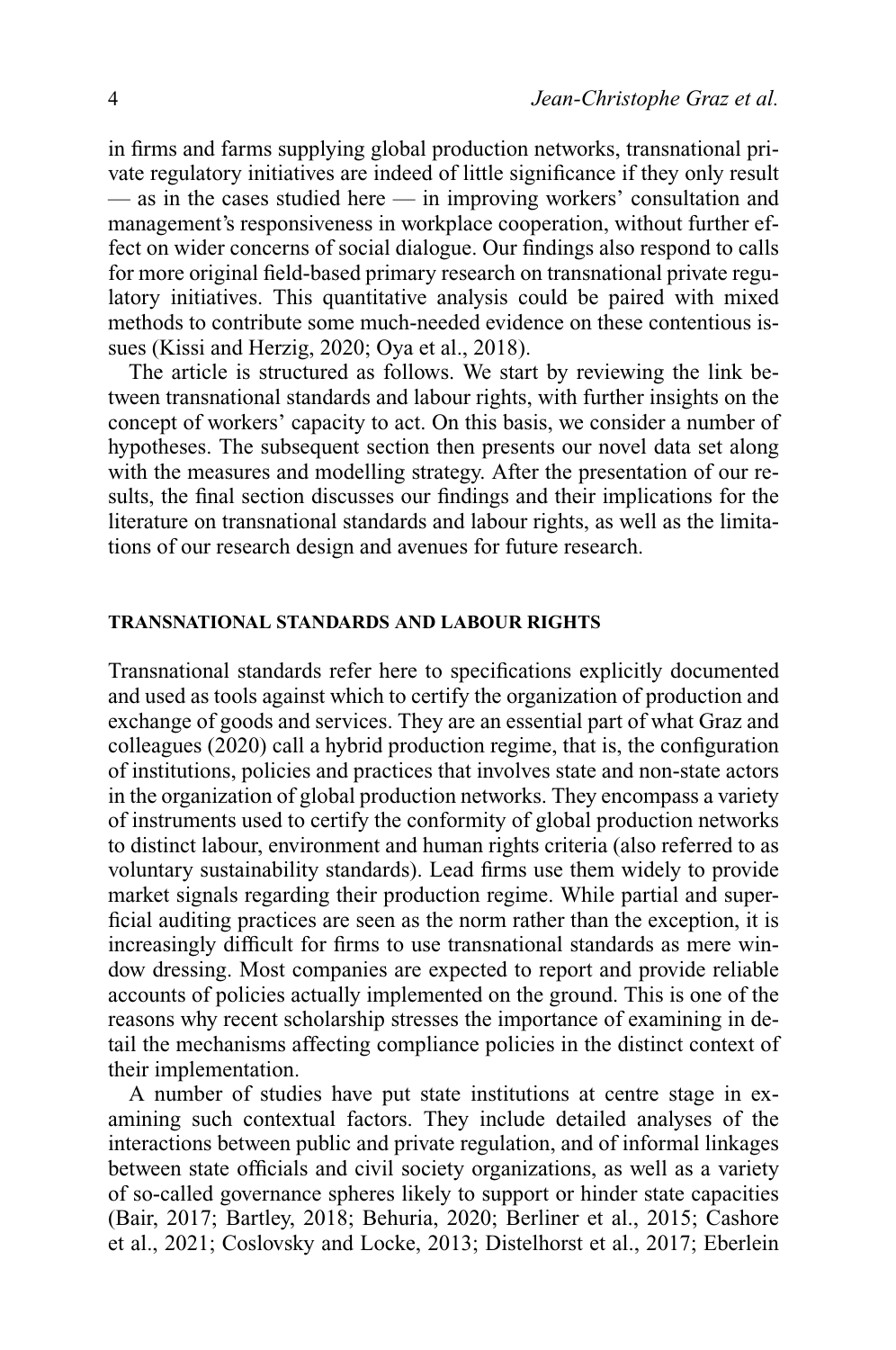et al., 2014; Fransen and Burgoon, 2017; Mayer and Phillips, 2017). Other studies focus on the structures of global production networks, in particular on the role played by lead firms, whose shareholders gain a disproportionate advantage by capturing most of the value added through the production network (Dallas et al., 2019; Gereffi, 2019; Neilson et al., 2014; Riisgaard, 2009). Compliance incentives are thus viewed as depending on the lead firm's behaviour towards audits, purchasing practices and cost sharing, given the burden of compliance requirements on suppliers such as relatively small firms and farms. Recent studies show very mixed results regarding the ability of lead firms to 'push' standards throughout the value chain, especially when most of them practice price and sourcing squeezes, in which lead firms pay increasingly lower prices to suppliers while also imposing short delivery times and high order volatility — basically the fast-fashion model used in garment production (Amengual et al., 2020; Anner, 2020; Bartley, 2018; Dietz and Grabs, 2022; Grabs, 2020; LeBaron, 2020; Ponte, 2019).

## **Transnational Private Regulatory Initiatives and Local Compliance**

In addition to the power of state institutions and the intricacies of buyer– supplier relations, the context of compliance also depends on what Amengual and Chirot (2016: 1060) describe as 'the local politics of the places where [transnational regulation] operates'. Through the case of the ILO Better Work programme in Indonesia, they show that the activation of state institutions requires strong union mobilization from below, as well as support from codes' governing bodies and segments of the state to uphold favourable interpretations of the rules and to force employers to engage with state regulatory institutions. Several studies on the interaction between private and public regulation in Bangladesh following the Rana Plaza tragedy emphasize that despite real progress being made on the safety front, and limited progress on labour rights, the government of Bangladesh has not used the Accord signed between apparel brands, trade union federations and NGOs to push for a proper protection of workers through core labour rights at suppliers' sites (Bair et al., 2020; Bartley, 2018: 274–8; Schuessler et al., 2019). As discussed elsewhere (Graz, 2022), assessing compliance with transnational private regulatory initiatives in the context of their grounding in localized politics highlights the viscosity of socio-historical contexts which shape the site of implementation, for instance, in terms of previous experiences of industrial relations and state actions. In this way, transnational standards make sense in the local organizations of firms and farms, in their direct environment within the community, and in their links with domestic governance institutions.

The politics of transnational standards cannot be understood in terms of simple top-down implementation from standards setters and users to so-called targets via a range of intermediaries. As Bartley points out with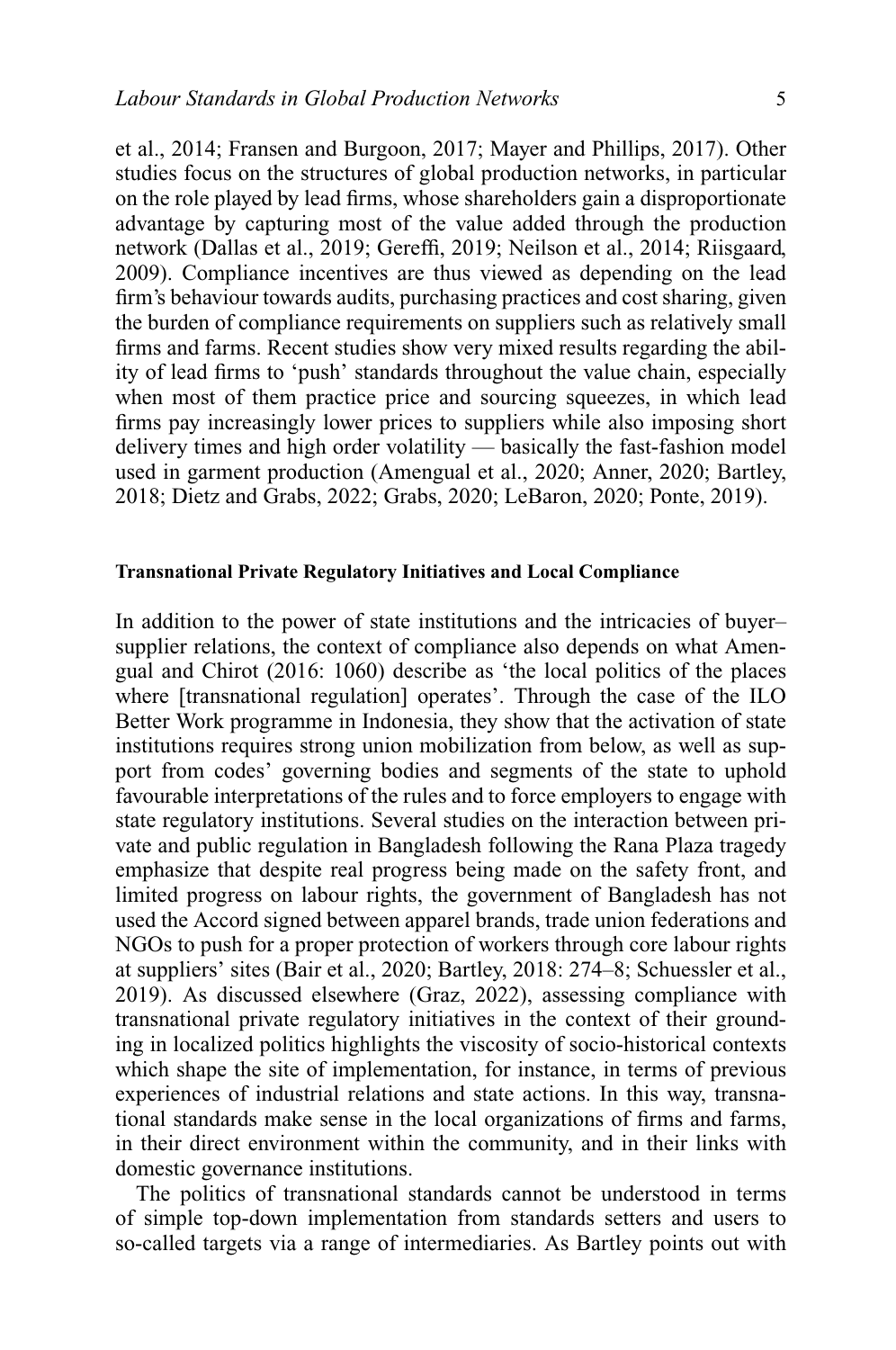reference to voluntary sustainability standards in the domain of labour and the environment, there is little chance to properly observe the performance of standards from '10,000 feet up' (Bartley, 2018: 4). Rather, their performance is politically constructed. Regarding labour standards, that performance specifically relates to the effectiveness of labour to organize, mobilize and address labour violations (Chhachhi, 2014). As noted above, however, appraising the effectiveness of labour standards as contextualized in local mechanisms does not mean that compliance mechanisms are disembedded from larger power asymmetries. Apart from state institutions and lead firms, such contextual and asymmetric dimensions affecting compliance with transnational standards also lie beyond the specifics of local implementation and outside of the value chain concerned. They include the ability to construct alliances with external actors, including transnational advocacy groups, law makers and unions active in transnational labour alliances (Brookes, 2019; Riisgaard et al., 2010). Yet, few studies have examined in any detail the extent to which transnational private regulatory initiatives may vary on the ground and, when it comes to labour standards, even less attention is paid to how this might affect workers' ability to take greater control of their negotiating power in global production networks.

#### **Labour Rights and Workers' Capacity to Act**

What are the mechanisms likely to support the social and local construction of compliance with labour standards? As discussed in the introduction, studies probing potential positive effects of labour standards underline the importance of distinguishing between 'process rights' and 'outcome standards' (Barrientos and Smith, 2007). While the former guarantee political rights such as freedom of association and other collective rights that address the structural power imbalance of the employment relationship, the latter refer to substantive outcomes at the heart of the wage-labour system, such as minimum wages, working hours or health and safety policies. This implies two different pathways for explaining improvements in employee welfare derived from transnational private regulation: either improvements are the result of direct, unilateral employer action intended to bring terms and conditions of work into line with outcome standards set in transnational private regulatory initiatives; or they are the result of collective worker action that *becomes possible as a result of* the process rights belonging to core labour standards included in these initiatives.

The literature shows that transnational standards might improve outcome standards such as benefits, working time, health and safety issues, but that not much improvement should be expected for process rights such as freedom of association, collective bargaining and employment dialogue. Yet, outcome standards without process rights offer a bleak prospect for the future of compliance. Workers need such rights if they are to have a voice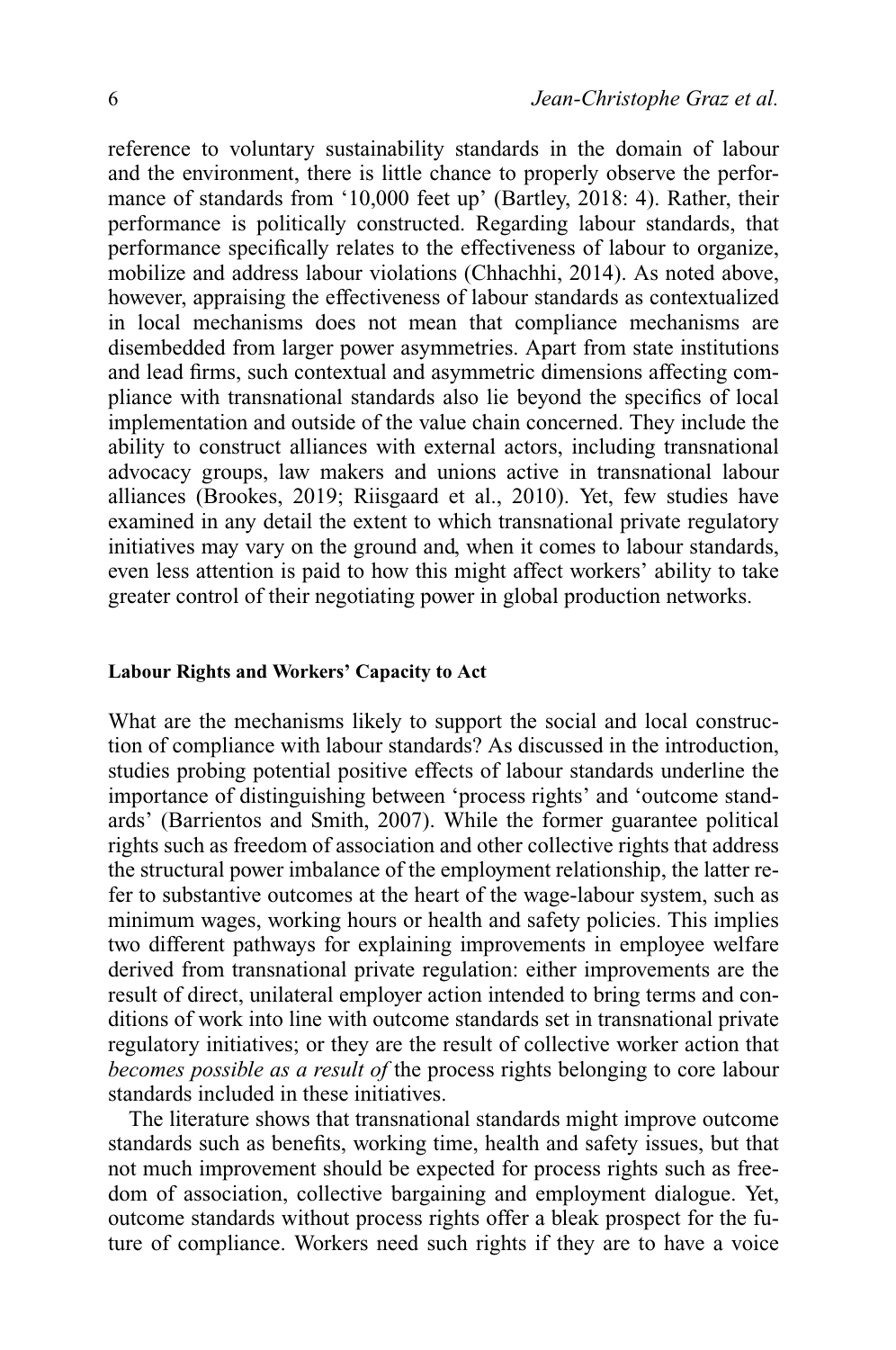and be able to participate in the organizational processes by which outcome standards can be improved and compliance with them monitored (Barrientos and Smith, 2007; Barrientos et al., 2011; Bartley, 2018: 64–65; Oka, 2016).

As Egels-Zandén and Merk (2014: 462) point out, process rights support many other rights. This explains why, in case of rights violation, it is the duty of the ILO Committee of Experts on the Application of Conventions and Recommendations to remind the perpetrators of the violation that 'freedom of association [is] a fundamental human and enabling right' proclaimed in the Preamble of the ILO Constitution and incorporated in the Universal Declaration of Human Rights (art. 20).<sup>2</sup> Freedom of association lies at the heart of democratic principles and the guaranteed right for employees to organize in order to defend their interests. It is also closely linked to the right to negotiate collective bargaining agreements, as fair labour relations based on equal and non-discriminatory opportunities result from such negotiation processes. Collective bargaining agreements define outcomes related to labour standards and typically include wages, working time, training, occupational health and safety, and grievance mechanisms. The importance of process rights leads us to examine the effectiveness of labour standards in global production networks through the lens of workers' capacity to act. This concept offers a tool for analysing whether improvements in employee welfare resulting from labour standards are ultimately a result of labour agency, or employers' actions. As we will see below in the detailed presentation of our hypotheses, the concept includes core issues of social dialogue such as freedom of association and collective bargaining, as well as matters of lesser importance that are involved in workplace cooperation.

Our analysis of labour standards focused on workers' capacity to act, supported by fundamental political rights such as freedom of association and collective bargaining, has both normative and explanatory grounds. Normatively, emphasizing the role of workers highlights the importance of labour activism at the firm level within the organization of production, given that one in five of all jobs is estimated to be linked to global production networks (ILO, 2015). As underlined by the ILO Committee on the Application of Standards, labour rights can be seen as 'fundamental human and enabling rights' that support many other rights of the international legal order: no serious study of labour standards can ignore them. From an explanatory point of view, labour activism is also likely to support compliance with labour standards. In this sense, improvements in employee welfare result from collective worker action made possible by compliance with labour standards. This is what prompts us to probe the effects of transnational private

<sup>2.</sup> ILO, 'Follow-up to the conclusions of the Committee on the Application of Standards (International Labour Conference, 106th Session, June 2017), Committee of Experts on the Application of Conventions and Recommendations': [www.ilo.org/dyn/normlex/en/f?p=1000:](https://www.ilo.org/dyn/normlex/en/f?p=1000:13100:0::NO:13100:P13100_COMMENT_ID:3343756) [13100:0::NO:13100:P13100\\_COMMENT\\_ID:3343756](https://www.ilo.org/dyn/normlex/en/f?p=1000:13100:0::NO:13100:P13100_COMMENT_ID:3343756) (accessed 1 May 2020).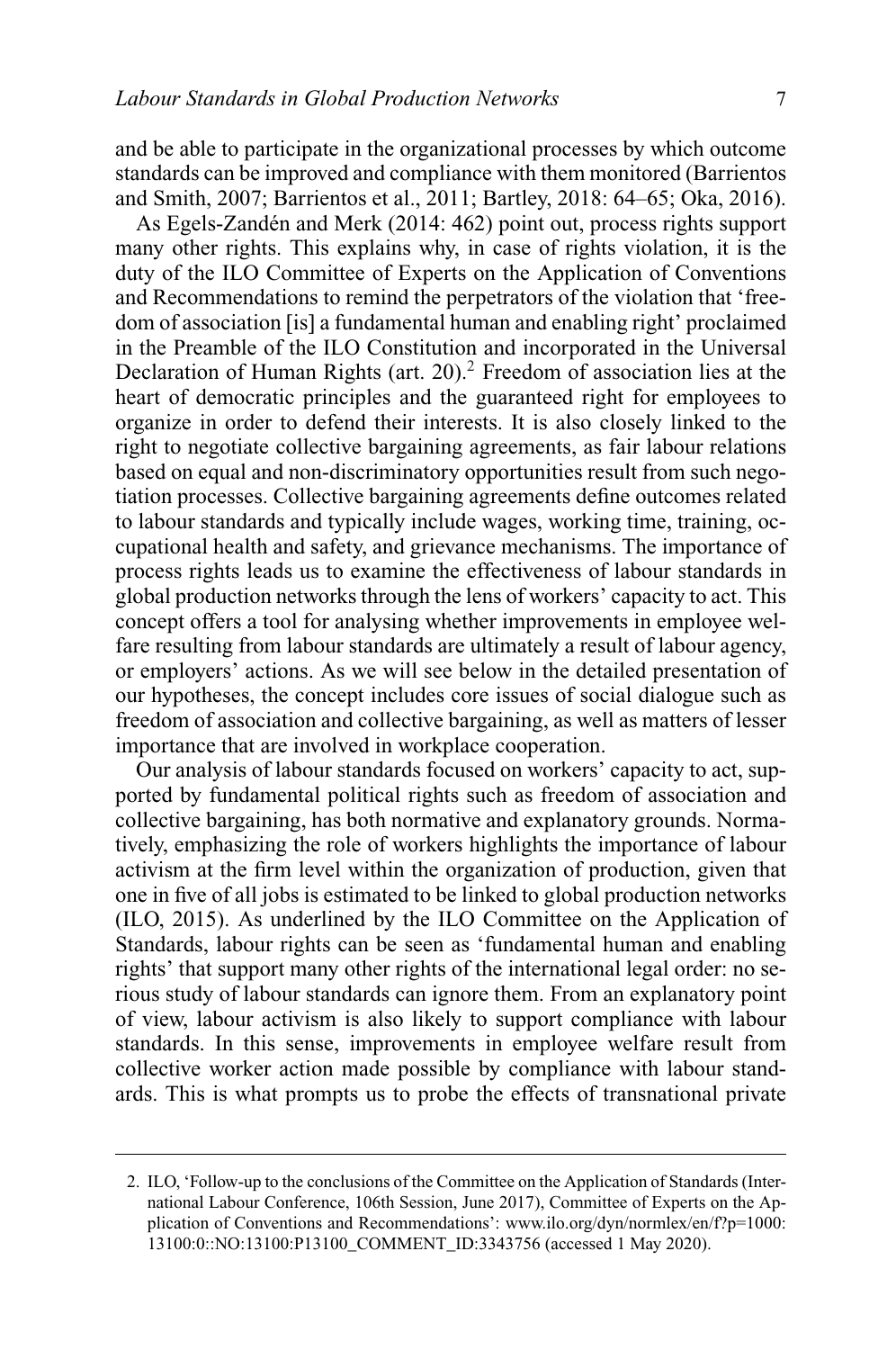regulation on workers' capacity to act to improve their working conditions in global production networks.

Conceiving of labour agency as workers' capacity to act follows calls for studies to explore localized practices likely to address exploitation, sustainability and development issues in global production networks. Scholars from several disciplines agree that compliance with transnational private regulation should be analysed from such an active understanding of industrial relations in developing countries. This prompts us to reflect on 'the roles that Southern workers and their local allies play in promoting labour standards improvements at the point of production' (Wells, 2009: 568). A number of mechanisms through which labour standards are likely to support labour agency have been examined in management and business ethics (e.g. Lund-Thomsen, 2013; Niforou, 2015), in human and economic geography and social anthropology (Carswell and De Neve, 2013; Coe and Hess, 2013), and in development studies and international political economy (Alford et al., 2017; Brookes, 2017; Egels-Zandén and Merk, 2014; Pike, 2020; Selwyn, 2013). These studies view compliance as involving many dimensions, including the structure of global production networks, transnational activism and labour alliances, state institutions and auditing practices, to name but a few. They emphasize that workers' voice is essential to long-term sustainable improvements in compliance with labour standards. Fewer studies, however, draw attention to the importance of the workplace organization in which compliance would result from workers' greater autonomy and power at suppliers' sites of production (Anner, 2019; Bartley, 2018; Locke, 2013).

A key mechanism through which transnational private regulation might improve employment relations is the ability of workers to unionize. This rests on the assumption that all categories of workers have the right to establish and join organizations of their own choosing without prior authorization. It also assumes that workers enjoy effective protection against antiunion practices. This right to organize in order to defend the interests of workers is primarily embodied by unions, although workers' committees may operate as supplementary channels, particularly in repressive labour regimes.

As indicated above, the jury is still out as to whether the use of transnational private regulation at supplier level is likely to provide strong guarantees regarding fundamental labour rights such as freedom of association or collective bargaining. Be that as it may, workers' capacity to act encompasses multiple dimensions. Two of these — organization and recognition — are operationalized by measuring whether workers can meet without management supervision and whether there is a collective bargaining agreement in place. They are thus located at the company level.<sup>3</sup> In contrast, the

<sup>3.</sup> Admittedly, there might be ways to capture the dimensions 'organization' and 'recognition' with indicators on the individual level. However, our survey does not contain variables for the two dimensions at the worker level.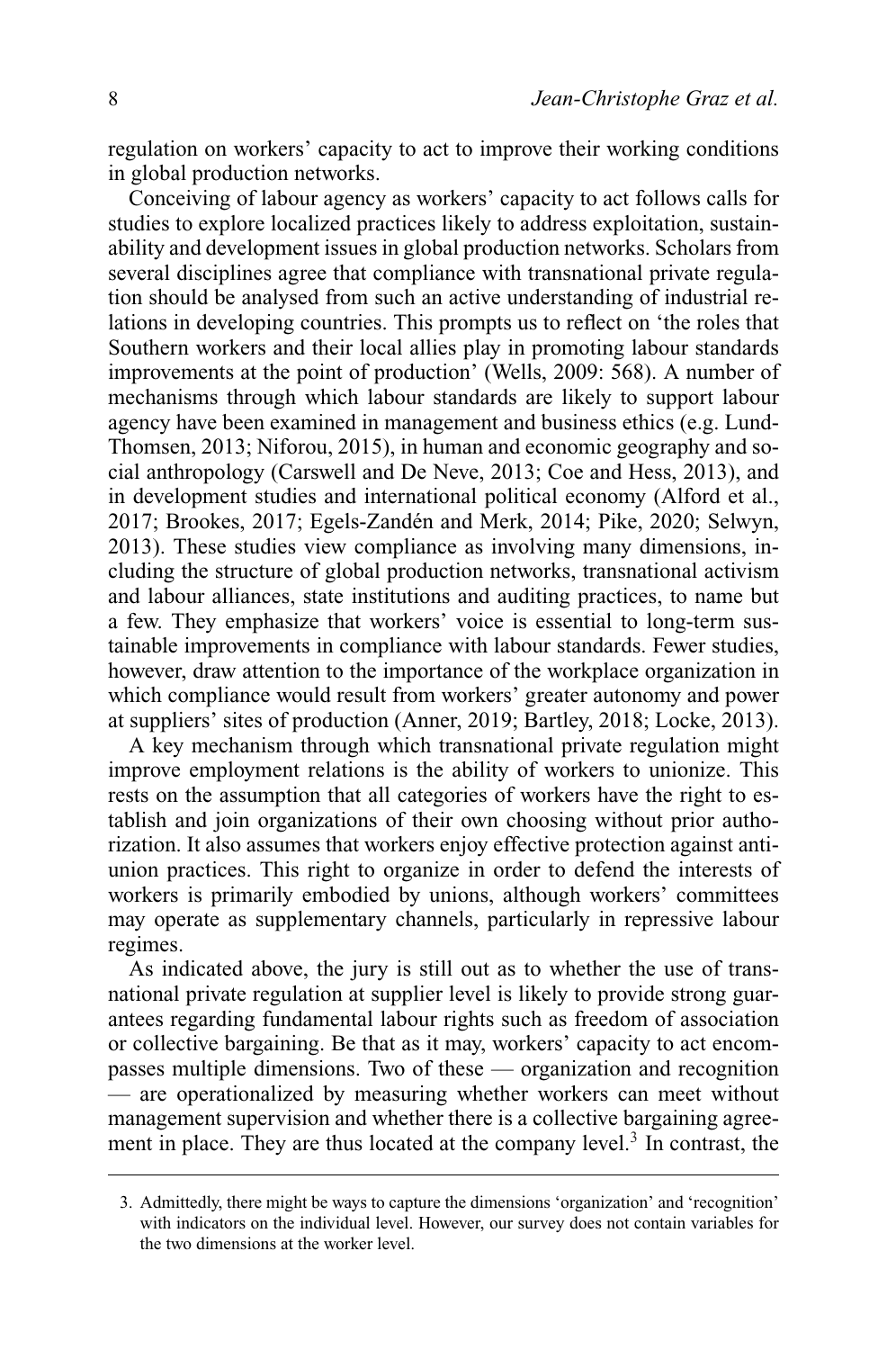dimensions of union membership and employment dialogue relate to individual workers and their interactions with management. Given our focus on the workers' level, including indicators for both these sets of dimensions allows for a more fine-grained measurement of workers' capacity to act. We develop a number of hypotheses, as follows.

# **Hypotheses**

In the wake of the discussion above on the effectiveness of transnational standards in relation to worker's collective organization and autonomy, the first question to probe is whether the adoption of transnational private regulation with labour standards at the level of the company that supplies a global production network is in itself sufficient to increase workers' capacity to act. While the presence of a union at the company level might appear to offer a guarantee that employees can organize and take collective action in support of their own interests, it gives only a rough indication of the forces on which unions can count. Union membership of workers employed at the site of production is a better proxy to measure such capacity to act. Our first hypothesis is thus:

*H1.1. The presence of transnational standards in a company supplying global production networks is likely to increase union membership among its employees. (Membership/presence)*

While the presence of standards might support union membership, it might still be far from sufficient. As noted above, achieving process rights remains a least likely case. If transnational standards are expected to support active rather than passive industrial relations, in which workers take measures to improve their working conditions in global production networks, this assumes that workers are aware that such standards exist at their site of production. Without such an awareness, standards would not help workers to understand what they can claim from management or to use their union membership to strengthen their bargaining position. Our first hypothesis is thus completed as follows:

*H1.2. The awareness by employees of the presence of transnational standards in a company supplying global production networks is likely to increase union membership among its employees. (Membership/awareness)*

Zooming in on labour relations at the site of suppliers involved in global production networks, workers' capacity to act is also related to forms of social dialogue at the workplace. Social dialogue includes all types of negotiations, consultations and exchanges of information not only at the workplace, but also with representatives of governments and unions at the national and even international level. In formal labour relations, tripartite social dialogue at the national level and collective bargaining at various levels are the building blocks of social dialogue. But it also involves workplace cooperation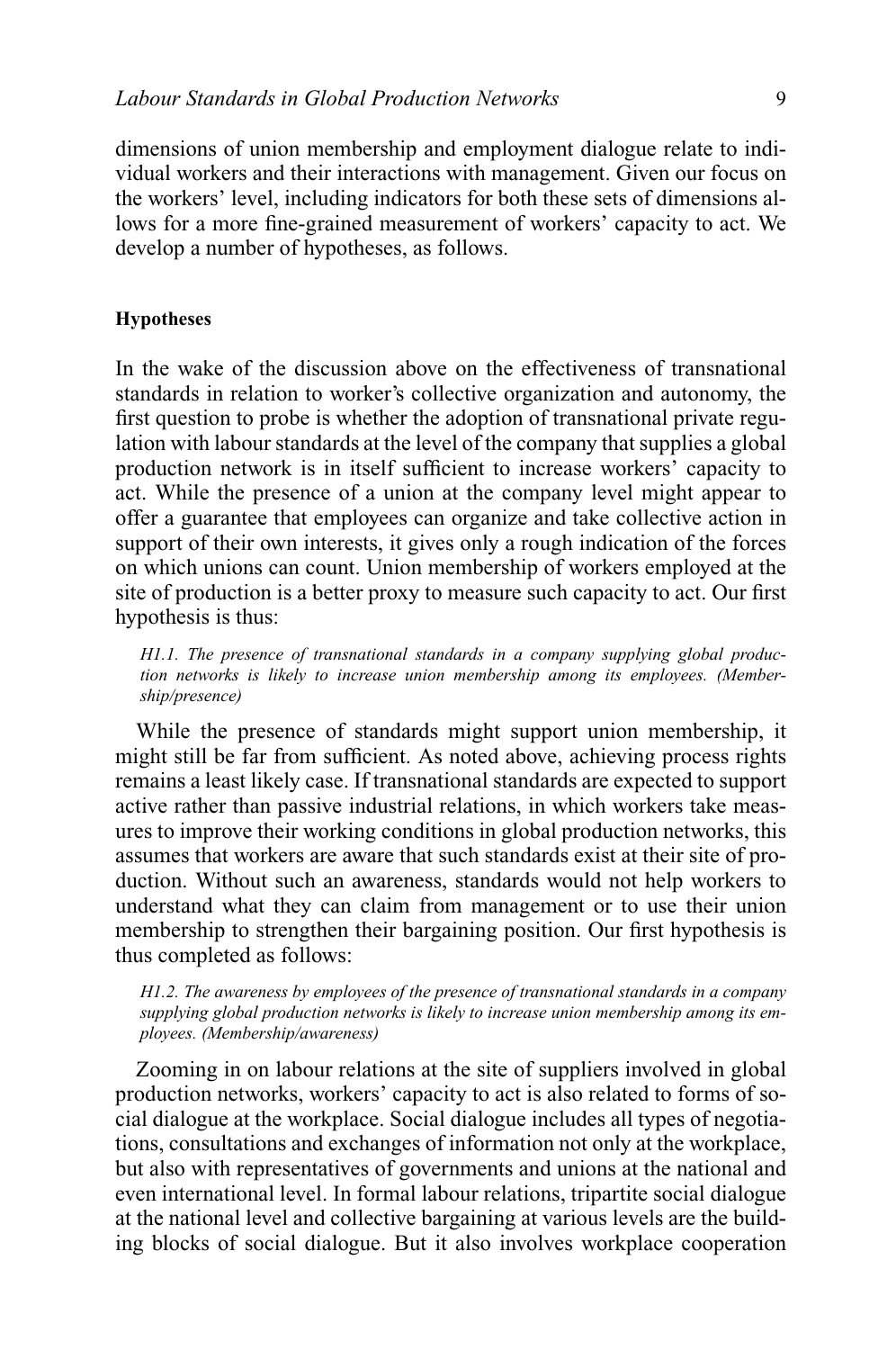between employers and employees on matters of mutual concern that may or may not fall within the scope of collective bargaining agreement procedures.4 Workplace cooperation is intended to expand the scope of workers' representation beyond regulatory functions covered by labour laws to include organizational functions relating to the determination of what happens within the boundaries of the employment relationship. Such channels of communication and negotiation of concerns vis-à-vis management can thus complement collective bargaining and exist in a variety of forms, including works councils. As a recent joint ILO and OECD report underlines, this 'involves worker participation in and influence over work organisation and production systems — rather than the distribution of productivity gains' (ILO and OECD, 2018: 31). Moreover, Berg and Schneider (2018: 127) note for the case of Brazil that workplace cooperation may allow small grievances to be resolved through dialogue and collective negotiation instead of being pushed on to labour courts, which generate a litigious atmosphere among the social partners. Be that as it may, workplace cooperation remains subsidiary to core features of union organization and social dialogue when it comes to assessing workers' capacity to act in global production networks.

Incidentally, some transnational standards compliance procedures make explicit reference to the importance of having workers and trade union representatives actively involved in their implementation. This means that those parties must be an integral part of the compliance process. For instance, the OECD *Due Diligence Guidance for Responsible Business Conduct* considers 'meaningful stakeholder engagement' not only as important throughout the due diligence process for responsible business conduct, but in some case as 'a right in and of itself [which presumes] to engage with trade unions or workers' representatives' (OECD, 2018: 50).

Against this background, it is important to consider such workplace cooperation in combination with the use and awareness of standards among suppliers of global production networks. Three dimensions are of particular interest. First, workers' representatives need to be able to voice their concerns to management, while management is expected to seek the views of workers' representatives for any matter within or outside the scope of collective bargaining agreements procedures, should such agreements exist at the production site. In contrast to hypotheses 1.1 and 1.2, the next hypothesis thus focuses on interactions between employers and workers.

<sup>4.</sup> The ILO's 'R094 — Co-operation at the Level of the Undertaking Recommendation, 1952 (No. 94)' calls for steps to be taken 'to promote consultation and co-operation between employers and workers at the level of the undertaking on matters of mutual concern not within the scope of collective bargaining machinery, or not normally dealt with by other machinery concerned with the determination of terms and conditions of employment'. See: [www.ilo.org/dyn/normlex/en/f?p=1000:12100:0::NO::P12100\\_](http://www.ilo.org/dyn/normlex/en/f?p=1000:12100:0::NO::P12100_INSTRUMENT_ID,P12100_LANG_CODE:312432,es:NO) [INSTRUMENT\\_ID,P12100\\_LANG\\_CODE:312432,es:NO](http://www.ilo.org/dyn/normlex/en/f?p=1000:12100:0::NO::P12100_INSTRUMENT_ID,P12100_LANG_CODE:312432,es:NO)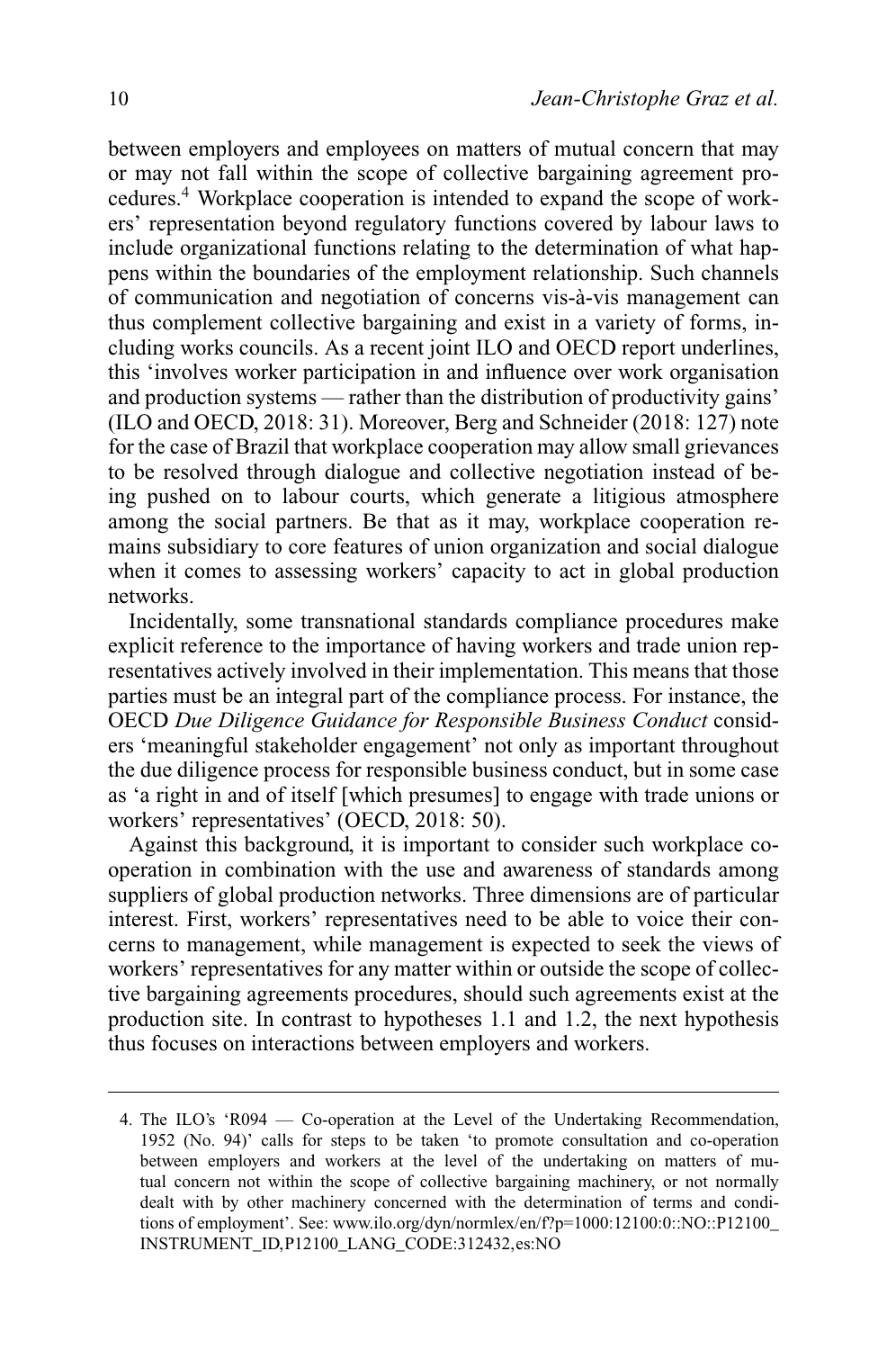*H2.1. The presence of transnational standards in a company supplying global production networks is linked to a higher consultation of workers by the management. (Consultation/presence)*

However, the mere presence of standards might be insufficient. Workers who are unaware of the presence of standards might be less able to make their voices heard, while workers who can credibly base their claims on provisions enshrined in voluntary standards can strengthen their bargaining position. The management might be inclined to consider their position as more legitimate because workers can base their demands on the interest of other stakeholders. Thus, in the wake of the distinction made in hypotheses 1.1 and 1.2 between presence and awareness of standards, our hypothesis 2.2. is as follows:

*H2.2. The awareness by employees of the presence of transnational standards in a company supplying global production networks is linked to a higher consultation of workers by the management. (Consultation/awareness)*

Management is also expected to provide sensible responses to suggestions made by workers' representatives in order to guarantee some trust in workplace cooperation and avoid fuelling a litigious atmosphere. As before, we expect that the adoption of standards might not be sufficient and some involvement of workers in, for instance, the implementation of standards is necessary to increase the awareness of how transnational standards support the claims of employees. Therefore, our next two hypotheses are as follows:

*H3.1. The presence of transnational standards in a company supplying global production networks is linked to a higher responsiveness of the management to suggestions from worker representatives. (Responsiveness/presence)*

*H3.2. The awareness by employees of the presence of transnational standards in a company supplying global production networks is linked to a higher responsiveness of the management to suggestions from worker representatives. (Responsiveness/awareness)*

Finally, workplace cooperation cannot function properly without the prospect of at least some influence on the outcome of the process which is likely to shape the content of the employment relationship. Our last set of hypotheses thus focuses on the link between the adoption of standards, awareness and the ability of worker representatives to influence decision processes on issues considered relevant for workplace cooperation:

*H4.1. The presence of transnational standards in a company supplying global production networks is linked to a higher probability that the management allows worker representatives to influence final decisions. (Influence/presence)*

*H4.2. The awareness by employees of the presence of transnational standards in a company supplying global production networks is linked to a higher probability that the management allows worker representatives to influence final decisions. (Influence/awareness)*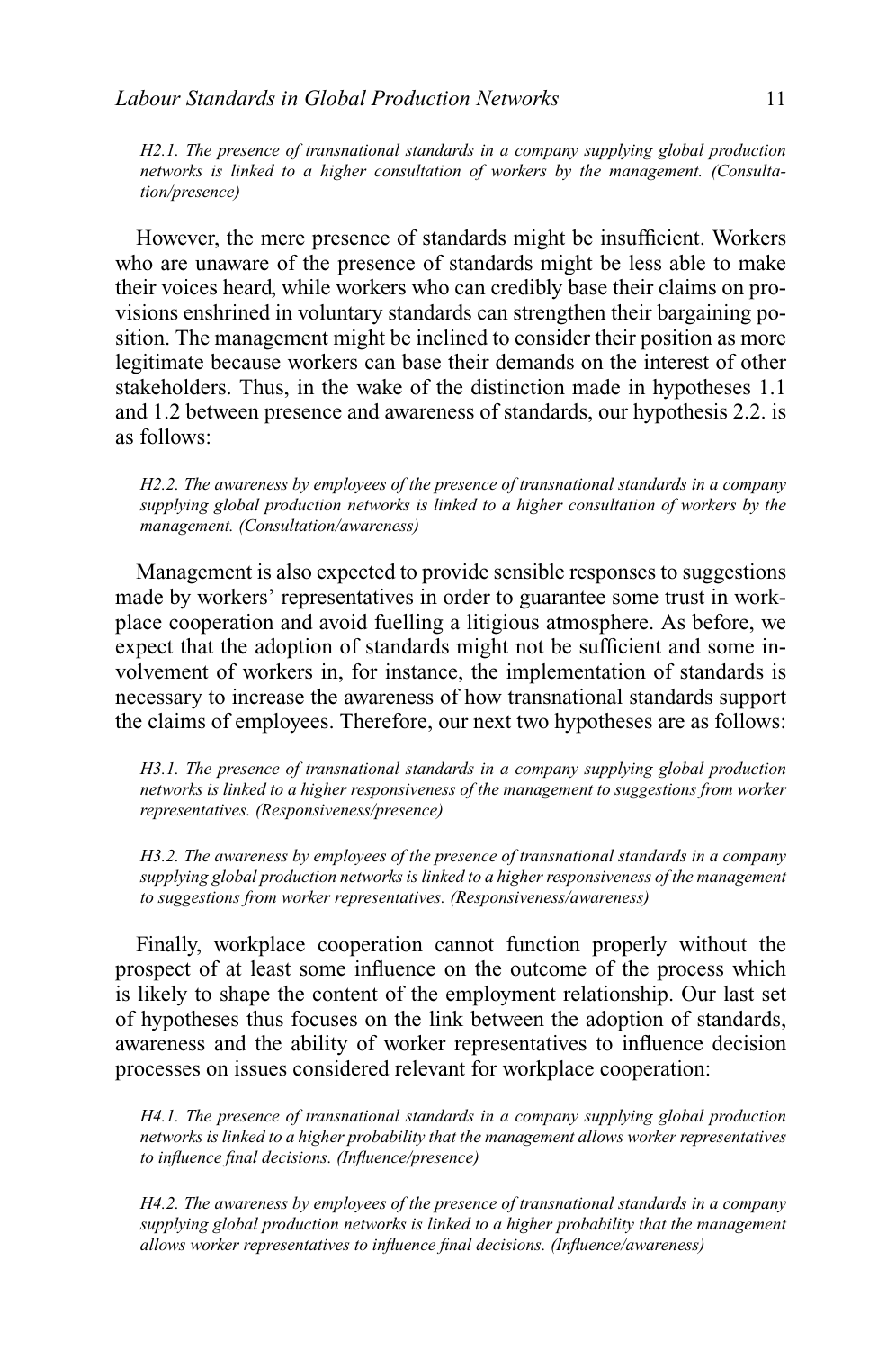#### **CASE SELECTION, DATA AND ESTIMATION**

To investigate our hypotheses, we engaged in an extensive data-collection effort. More specifically, we designed a codebook with 111 open- and closed-ended questions and interviewed 393 workers and 127 managers in 139 export-oriented companies in Brazil and Kenya. We selected these two countries because they both offer a sufficiently wide range of sectors participating in global production networks, while also representing differing levels of economic development, and differing legal and industrial relations traditions. Brazil's GDP per capita was US\$ 8,717 in 2019, while Kenya's was US\$ 1,816.<sup>5</sup> Brazil has a tradition of highly coordinated corporatist forms of industrial relations, while Kenya has carried over the very different British common law legal tradition and voluntarist approaches to industrial relations. In each country, we identified the most important export-oriented industry from each sector (agriculture, manufacturing and services), with companies located in a sufficiently homogeneous region to make data collection feasible while still being representative of the industry countrywide. In Brazil, we selected cocoa farms in Bahia state for the agricultural sector, and we purposefully sampled middle- to large-sized garment factories from the states of Minas Gerais and Sao Paulo for the manufacturing sector. In Kenya, we selected tea farms and tea factories for the agricultural and manufacturing sectors, and purposefully sampled establishments dispersed across the different tea regions. For the service sector in both countries we sampled 4-star and 5-star hotels in important tourist and business destinations, in the state of Bahia and the city of Sao Paulo in Brazil, and in Mombasa and Nairobi in Kenya.<sup>6</sup> From each establishment, the manager and up to three workers were surveyed through on-site face-to-face interviews.<sup>7</sup> All the usual ethical standards were applied, taking account of security concerns and the need for anonymization at the company and worker levels, as well as in the management, analysis and storage of the collected data. Workers were chosen randomly from different areas of work by field researchers whenever this was possible. In cases where managers were opposed to this way of proceeding, field researchers asked them to make sure that workers were at least sampled from different areas of work and could be interviewed

<sup>5.</sup> From World Bank national accounts data.

<sup>6.</sup> Among many industries that we could have sampled in the service sector, the choice of the hotel sector was partly pragmatic (including accessibility and availability of business and tourist destinations in both the countries), but it was also based on the fact that the industry is highly globalized, uses a variety of voluntary standards and is increasingly committed to corporate social responsibility principles.

<sup>7.</sup> Where possible, we interviewed the manager and three workers per company; in a very few cases, only one or two workers were interviewed. For the data analysis, we only used data for workers where all information on variables used for the analysis was available, to avoid missing values. The data set was thus reduced to 221 workers. The results using the complete data set can be found in the Appendix.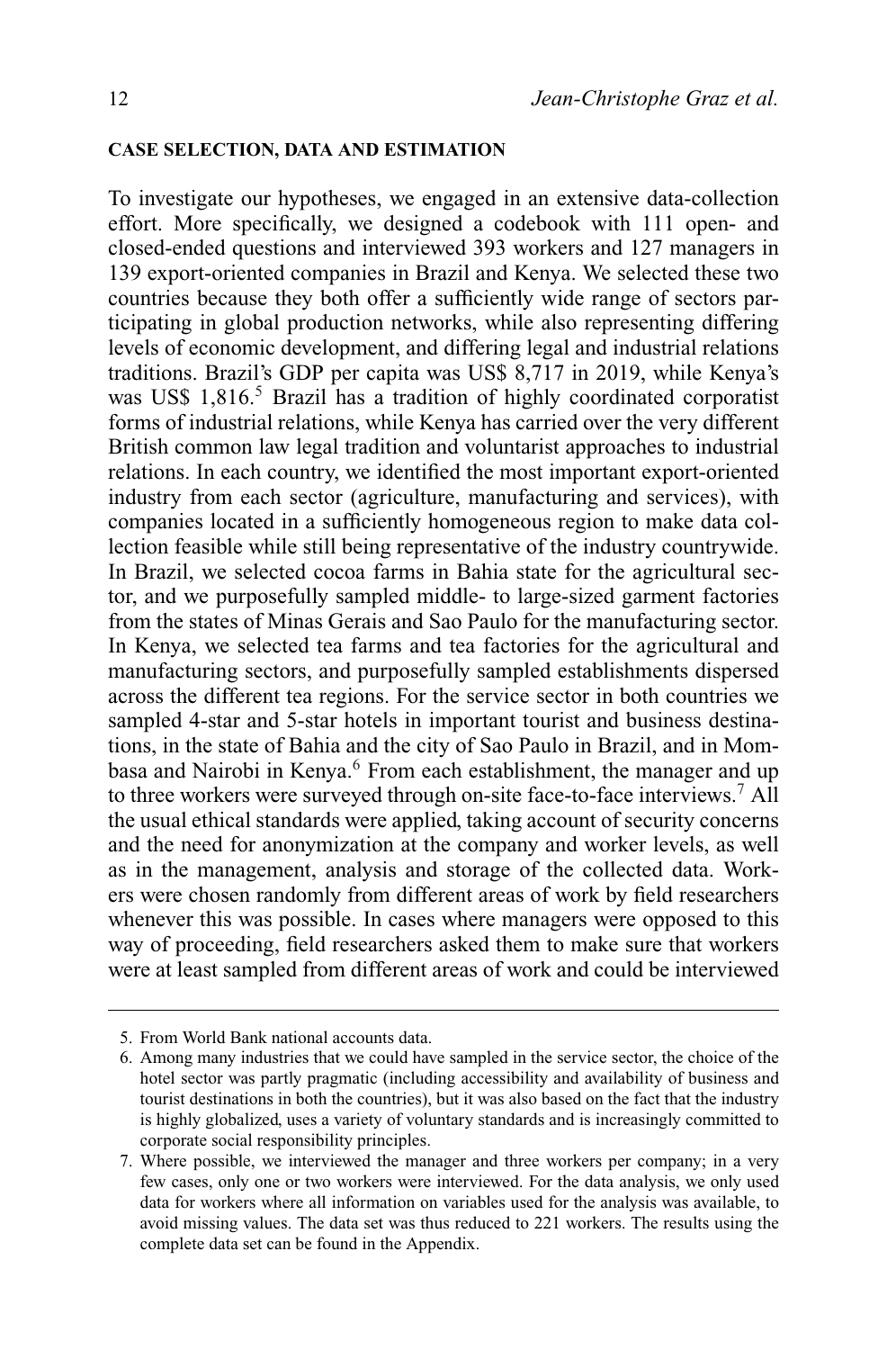on a strictly confidential basis in a separate room. Both the sampling strategy and the collection of data were carried out jointly with local research partners. The fieldwork phase took place between May 2018 and January 2020.

To capture workers' capacity to act, we used different measurements as dependent variables from the workers' survey.8 To test our first two hypotheses, we used union membership of the individual worker as the dependent variable. This item is a binary measure that displays whether a worker is a member of a union or not.<sup>9</sup> Then, to test hypotheses 2.1 to 4.2, we used three measures of workers' perceptions of workplace cooperation. These items took the form of evaluations on a 5-point scale — from 'very poor' to 'very good' — of how good their managers are at: 1) seeking the views of worker representatives; 2) responding to suggestions from worker representatives; and 3) allowing worker representatives to influence final decisions<sup>10</sup>

In order to explore the links between the implementation of transnational standards by suppliers and workers' capacity to act, we tested two independent variables. The first is a factual binary measure of standard presence that we operationalized by asking managers if a standard was present at the company or not.<sup>11</sup> Managers declaring the presence of a standard in their company were then asked to specify the name(s) of the standard(s). We recoded all the standards mentioned, distinguishing between instruments with labour-related provisions and instruments which lacked any such provisions. Among the first, we include diverse multistakeholder initiatives (MSI) and codes of conduct  $(CoC)^{12}$  Other forms of certification often mentioned by respondents, such as standards of the International Organization for Standards (ISO) or organizational health and safety certificates, were classified

<sup>8.</sup> The summary statistics for all variables can be found in the Appendix.

<sup>9.</sup> The wording of the question was: *Are you a member of a trade union?*, followed by a question asking for the name of the trade union if they were members. For the analysis, we only counted as members all the workers who declared being members *and* gave the name of the union, thus excluding those who claimed to be members, but then declared that they did not know / could not remember the name of the union.

<sup>10.</sup> The precise wording of the question was: *Thinking about the relationship between management and worker representatives, how good would you say managers are at: (1) Seeking the views of worker representatives, (2) Responding to suggestions from worker representatives, and (3) Allowing worker representative to influence final decisions*.

<sup>11.</sup> The wording of the question was: *Do you know which standards or certifications are active (applied) in your workplace?*. The most widely used standards in our sample are those of the Brazilian Association of Apparel Retailers (ABVTEX) in Brazil and Rainforest Alliance and Fair Trade in Kenya. In addition, all standards adopted by companies include provisions for core labour rights such as freedom of association and collective bargaining.

<sup>12.</sup> We include within this category the corporate social responsibility initiative introduced in 2010 by ABVTEX. Although not strictly transnational, the initiative involves large global brands and the most important suppliers of the Brazilian fashion and garment retail industry.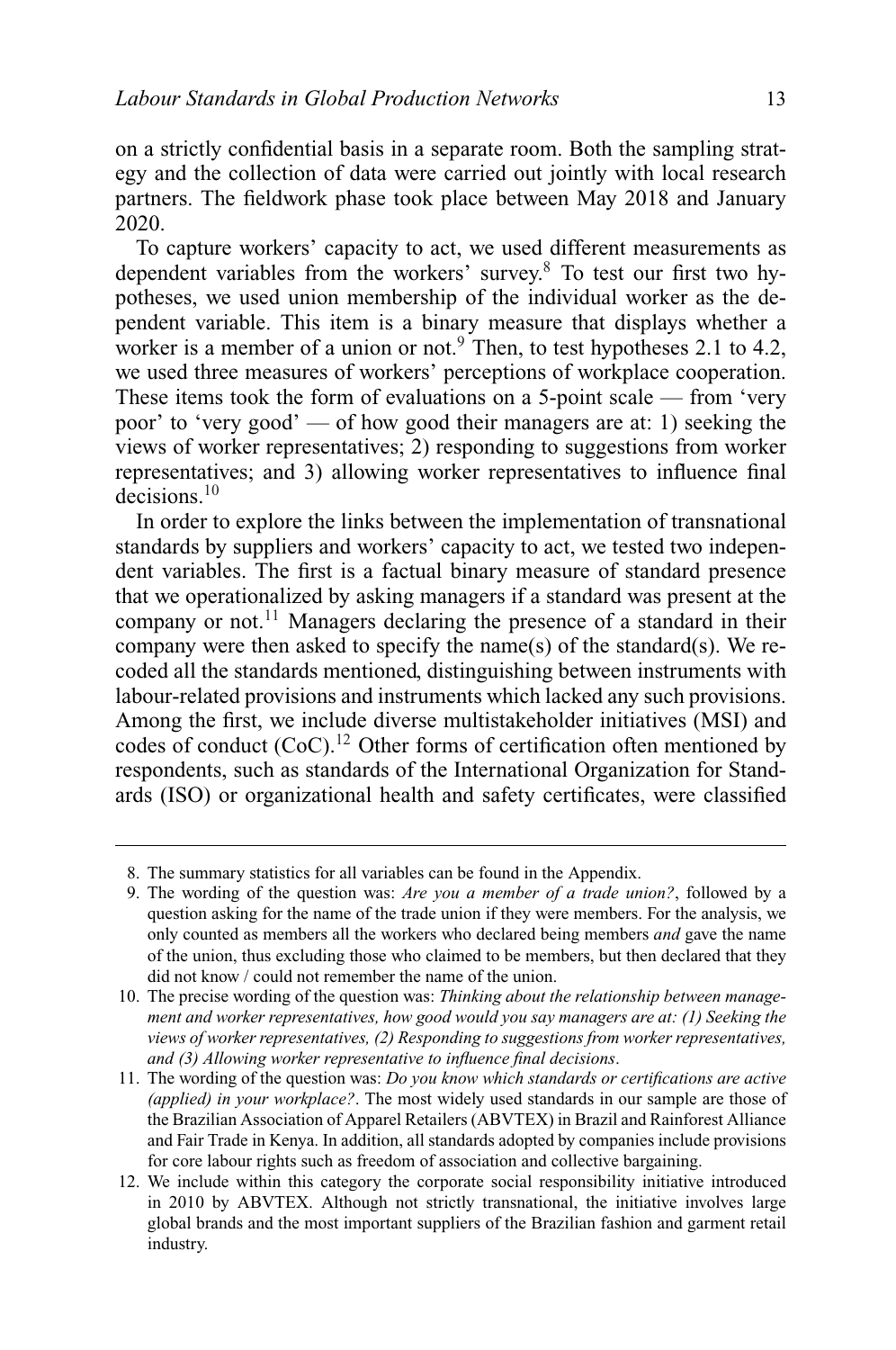in the second group, due to their absence of labour provisions.13 Of the managers surveyed, 55 per cent (69 cases) declared the presence of a standard with labour-related provisions in the company. In 62 of these 69 cases, the company had an MSI whereas in the other seven cases, both an MSI and a CoC were in place. The second variable, also binary, displays workers' responses to the same questions, in order to gauge the awareness of individual workers regarding the presence of standards. In our sample, the correlation of both measures is only 0.47, suggesting that there is a considerable gap between companies' adoption of standards and the individual awareness of such standards on the part of workers.

Given that workers and companies were sampled from the same industry in the respective sectors, we have a relatively homogeneous sample. However, workers' agency might not be linked to standardization but other characteristics that differ between companies and workers. To account for confounding influences, we used a number of control variables. First, there is significant variance between companies that can be attributed to sectorspecific characteristics. For instance, companies and workers in the manufacturing sector might be more likely to adopt standards and be aware of them, and display higher union densities and better employer–employee relationships. To account for sectoral differences, we employed a measure for the sector to which a worker belonged. Second, we controlled for the size of a company with a log-transformed measure for the number of employees per company. Larger companies might be less sensitive to price competition and better able to afford the costs of adopting standards. In addition, employer–employee interactions in larger companies might be more formalized, thus requiring a higher level of organization. Third, we used indicators of workers' individual characteristics, namely age and gender, that might influence workers' decisions to join unions (Martin and Brady, 2007). Fourth, we included a dummy variable for Brazil to capture differences between the two countries. Kenya and Brazil differ along a number of dimensions. As noted above, our country sampling strategy explicitly targeted different levels of economic development, as well as legal and industrial traditions. The country dummy allowed us to account for such countryspecific idiosyncrasies even though we are well aware that our analysis cannot capture the specific characteristics likely to drive differences between countries.

In our sample, workers are nested within companies and, therefore, do not act independently from each other. If we failed to account for this

<sup>13.</sup> The ISO standards mentioned in our sample referred to ISO 9000 family of quality management systems, and ISO 22000 on food safety management. ISO instruments closer to labour issues, such as ISO 26000 on social responsibility or ISO 45001 on occupational health and safety, were not mentioned. While ISO 45001 is intended for certification purposes, ISO 26000 is not, and would therefore not be coded as a standard present in the company.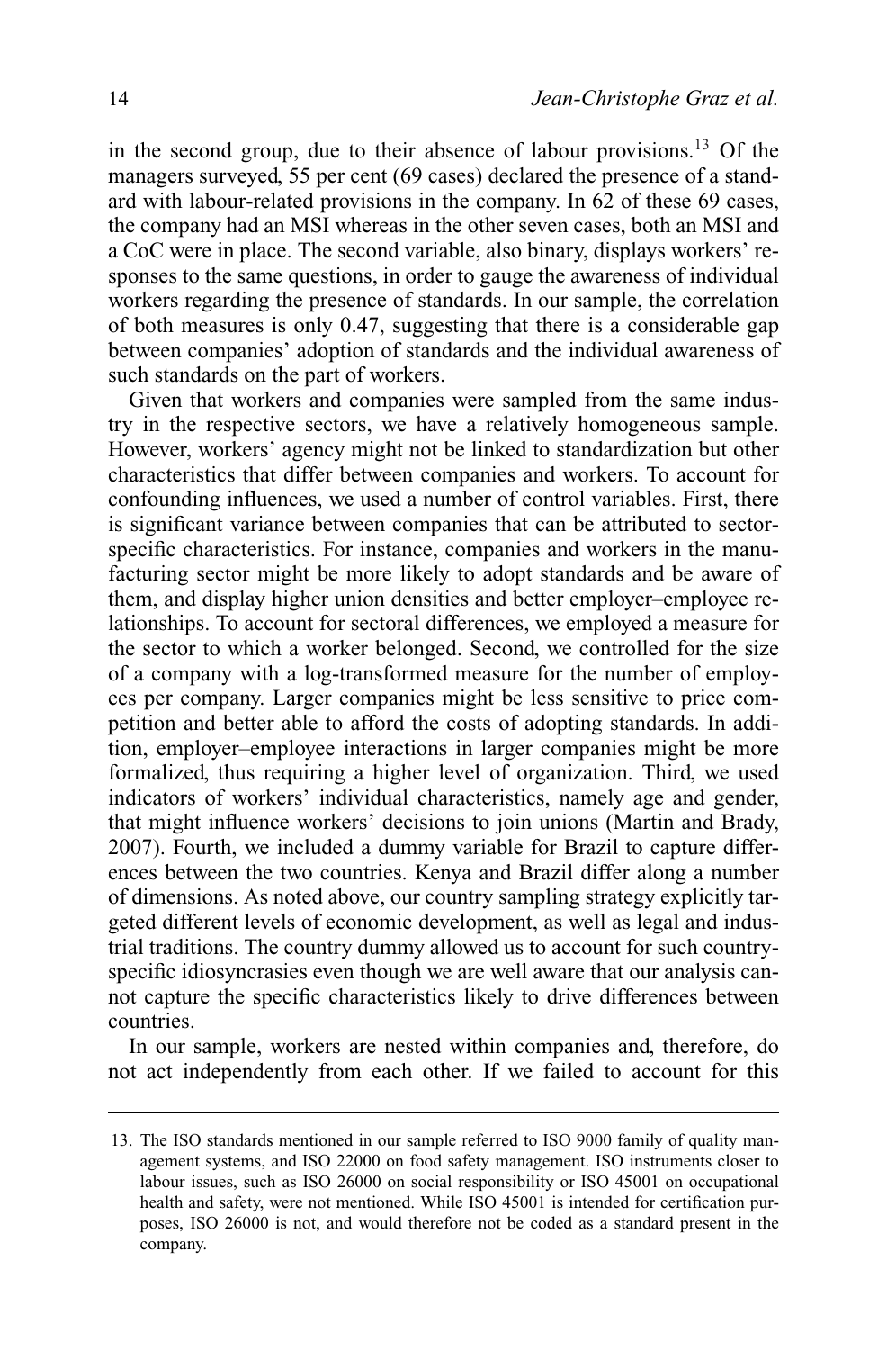interdependence, then the precision of our estimates, i.e. the standard errors, might be biased. Therefore, we used multilevel models to account for the hierarchical structure of our data. More precisely, we included random intercepts which vary at the company level to account for the clustering of our observations. To make the interpretation of our results more convenient, we use a linear model in our main specification. Given that both our first dependent variable (union membership) and our standardization measures are binary, the relationship between them can be interpreted as a difference in means test (Wooldridge, 2002: 456f.). In contrast, our three variables on workers' perceptions of workplace cooperation are measured on a 5-point Likert scale and will be treated as continuous. The estimation equation is as follows:

$$
Y_{ijc} = \beta * X_{ijc} + \gamma * K_{jc} + Z_c + u_{jc} + \varepsilon_{ijc}
$$

Where  $Y_{\text{inc}}$  is the respective dependent variable with the subscript i for the individual worker,  $\mathbf{j}$  for the company and c for the country. X is a stacked matrix with the variables that vary at the worker level, such as age or awareness of standards. K contains company characteristics, namely the number of employees and the presence of a standard; and Z is a dummy variable for Brazil. Lastly, u and  $\varepsilon$  are unobserved company and worker effects which are assumed to be normally distributed and orthogonal with K, X and Z.

#### **RESULTS**

In Table 1, we present the results for union membership. As sketched above, we investigated whether the adoption of a standard at the company level is linked to a higher workers' capacity to act at the individual level as outlined in hypothesis 1.1 (membership/presence) or whether awareness of the standard by the workforce is necessary as suggested in hypothesis 1.2 (membership/awareness). In Table 1, we provide an answer.

In the first two models, the adoption of standards is positively associated with union membership of the individual worker. While the point estimate suggests that the adoption of standards is linked to a 7–10 percentage point higher probability of being a union member, the result is not significant. In contrast, sector and worker's age have a positive impact. Moreover, there are important country differences as the Brazil dummy variable shows.

The last two models suggest, however, that the individual awareness of a worker is associated with a higher probability of 3–5 percentage points of being a union member. Yet, awareness also fails to reach the 5 per cent level of statistical significance. As a result, Table 1 provides no evidence for hypotheses 1.1 and 1.2. Neither the adoption of standards nor the awareness of workers is linked to a higher propensity of workers to organize in unions.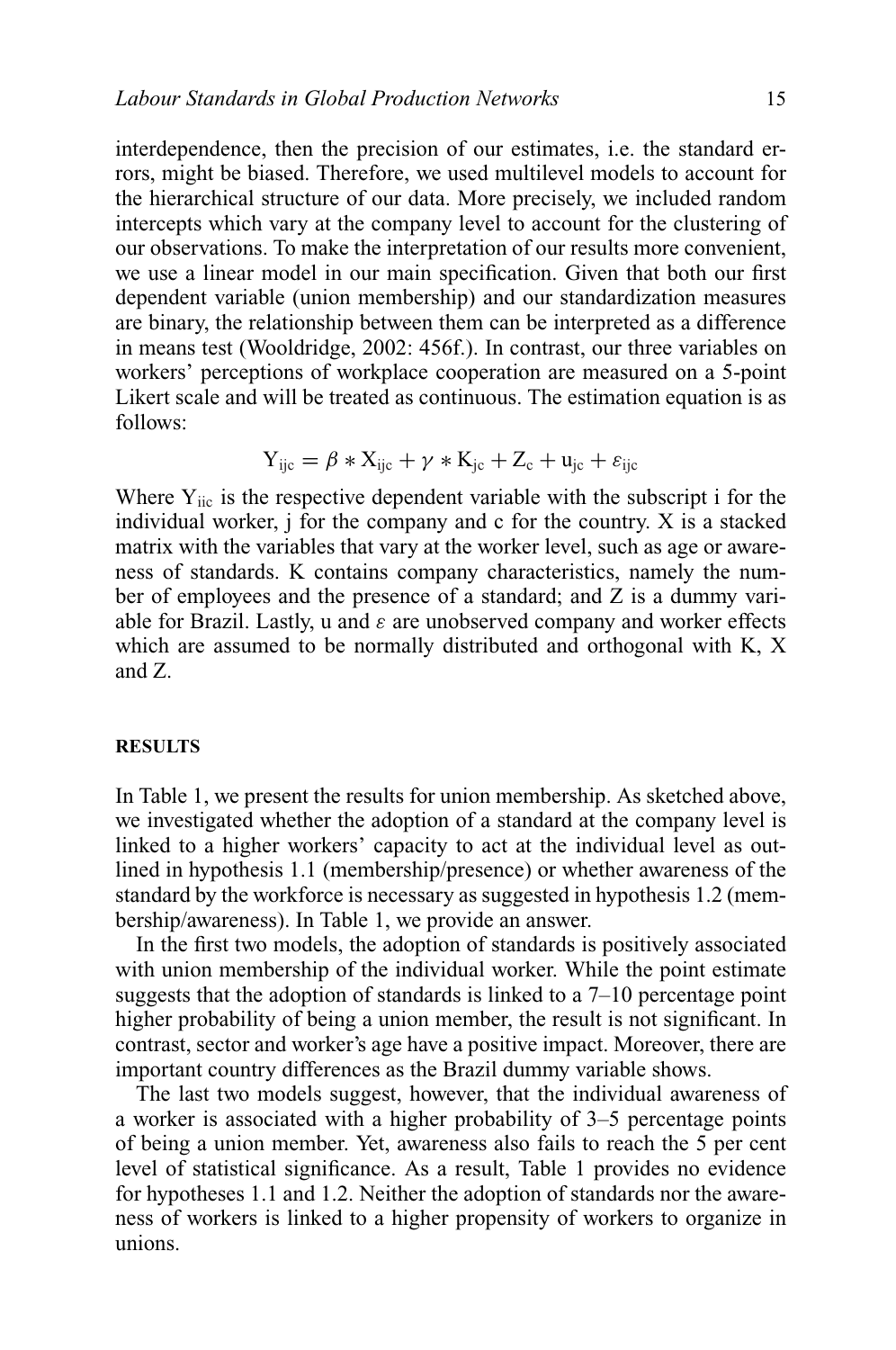|                      | Union<br><b>Membership I</b> | Union<br><b>Membership I</b> | Union<br><b>Membership II</b> | Union<br><b>Membership II</b> |
|----------------------|------------------------------|------------------------------|-------------------------------|-------------------------------|
| Standard (Presence)  | 0.07                         | 0.10                         |                               |                               |
|                      | (0.08)                       | (0.09)                       |                               |                               |
| Standard (Awareness) |                              |                              | 0.03                          | 0.05                          |
|                      |                              |                              | (0.07)                        | (0.07)                        |
| Manufacturing        |                              | $0.22*$                      |                               | $0.24*$                       |
|                      |                              | (0.09)                       |                               | (0.09)                        |
| Service              |                              | $0.42***$                    |                               | $0.41***$                     |
|                      |                              | (0.09)                       |                               | (0.09)                        |
| Log Number Employees |                              | $-0.02$                      |                               | $-0.01$                       |
|                      |                              | (0.03)                       |                               | (0.03)                        |
| Gender               |                              | 0.04                         |                               | 0.04                          |
|                      |                              | (0.05)                       |                               | (0.05)                        |
| Age                  |                              | 0.00                         |                               | 0.00                          |
|                      |                              | (0.00)                       |                               | (0.00)                        |
| <b>Brazil Dummy</b>  | $-0.45***$                   | $-0.46***$                   | $-0.47***$                    | $-0.48***$                    |
|                      | (0.08)                       | (0.09)                       | (0.08)                        | (0.09)                        |
| <b>AIC</b>           | 231.75                       | 245.05                       | 232.63                        | 246.49                        |
| <b>BIC</b>           | 248.74                       | 279.03                       | 249.62                        | 280.47                        |
| Log Likelihood       | $-110.88$                    | $-112.52$                    | $-111.31$                     | $-113.24$                     |
| Num. obs.            | 221                          | 221                          | 221                           | 221                           |
| Num. groups: A1      | 113                          | 113                          | 113                           | 113                           |
| Var: A1 (Intercept)  | 0.11                         | 0.09                         | 0.11                          | 0.09                          |
| Var: Residual        | 0.08                         | 0.08                         | 0.08                          | 0.08                          |
|                      |                              |                              |                               |                               |

*Table 1. Transnational Standards and Union Membership*

*Note:* \*\*\*  $p < 0.001$ ; \*\*  $p < 0.01$ ; \* $p < 0.05$ 

In Table 2, we turn to the relationship between standards and workers' perceptions of workplace cooperation. In the first two models, we examine whether management seeks the views of workers' representatives as outlined in hypotheses 2.1 (consultation/presence) and 2.2 (consultation/awareness). Model 1 shows that the adoption of standards is positively but not significantly linked to management seeking the views of workers' representatives. In contrast, model 2 shows that workers' awareness of standards is positive and statistically significant. More specifically, workers who are aware of standards also report that management is doing a better job of seeking the views of worker representatives. In terms of magnitude, the point estimate shows that there is a 0.36 difference on a 5-point scale. Therefore, we have found evidence for hypothesis 2.2 but not hypothesis 2.1.

The results are similar for 'responsiveness' when workers are asked whether the management responds to the suggestions of worker representatives as outlined in hypotheses 3.1 (responsiveness/presence) and 3.2 (responsiveness/awareness). Models 3 and 4 show that the results for the adoption and awareness of standards are positive but only significant for the latter. Thus, awareness is linked to higher responsiveness of management to workers' concerns. The point estimate is in a similar range as above with a 0.33 difference on a 5-point scale. The results thus provide evidence for hypothesis 3.2 but not for hypothesis 3.1.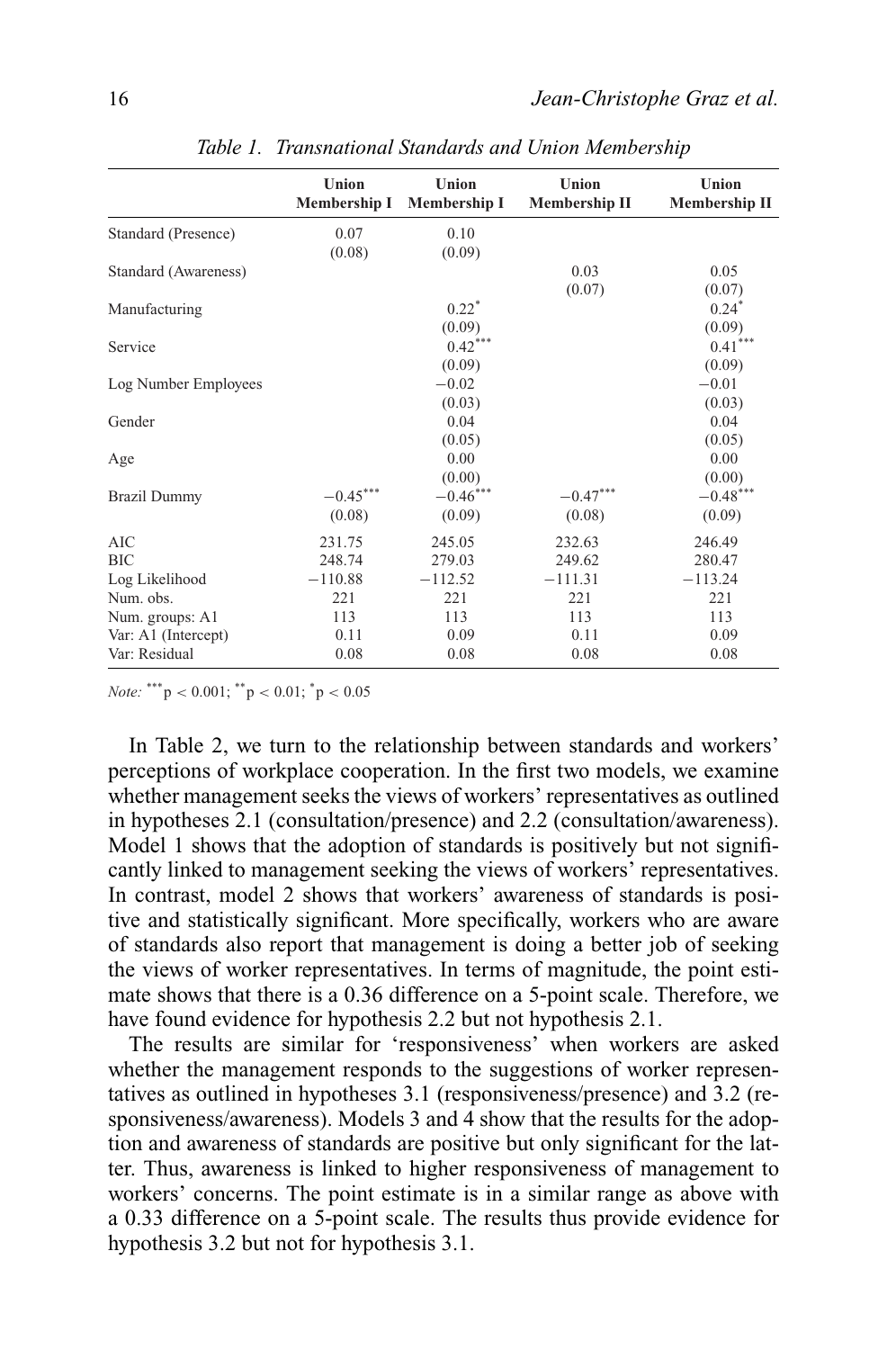|                                                                       |                                                         |                                                                                                                                                                                                                                                                                                                                                                                                                                                                                                                                                                                      | Table 2. Transnational Standards and Workplace Cooperation |                                          |                                                                                                                                                                                                                                                               |             |
|-----------------------------------------------------------------------|---------------------------------------------------------|--------------------------------------------------------------------------------------------------------------------------------------------------------------------------------------------------------------------------------------------------------------------------------------------------------------------------------------------------------------------------------------------------------------------------------------------------------------------------------------------------------------------------------------------------------------------------------------|------------------------------------------------------------|------------------------------------------|---------------------------------------------------------------------------------------------------------------------------------------------------------------------------------------------------------------------------------------------------------------|-------------|
|                                                                       | Consultation                                            | Consultation II                                                                                                                                                                                                                                                                                                                                                                                                                                                                                                                                                                      | Responsiveness 1                                           | Responsiveness II                        | Influence 1                                                                                                                                                                                                                                                   | Influence I |
| Standard (Presence)                                                   |                                                         |                                                                                                                                                                                                                                                                                                                                                                                                                                                                                                                                                                                      |                                                            |                                          |                                                                                                                                                                                                                                                               |             |
|                                                                       | $\begin{array}{c} 0.25 \\ 0.15 \end{array}$             |                                                                                                                                                                                                                                                                                                                                                                                                                                                                                                                                                                                      | $0.10$<br>$(0.16)$                                         |                                          | $\begin{array}{c} 0.12 \\ 0.19 \end{array}$                                                                                                                                                                                                                   |             |
| Standard (Awareness)                                                  |                                                         |                                                                                                                                                                                                                                                                                                                                                                                                                                                                                                                                                                                      |                                                            |                                          |                                                                                                                                                                                                                                                               |             |
|                                                                       |                                                         |                                                                                                                                                                                                                                                                                                                                                                                                                                                                                                                                                                                      |                                                            |                                          |                                                                                                                                                                                                                                                               |             |
| Manufacturing                                                         |                                                         |                                                                                                                                                                                                                                                                                                                                                                                                                                                                                                                                                                                      |                                                            |                                          |                                                                                                                                                                                                                                                               |             |
|                                                                       |                                                         |                                                                                                                                                                                                                                                                                                                                                                                                                                                                                                                                                                                      |                                                            |                                          |                                                                                                                                                                                                                                                               |             |
| Service                                                               |                                                         |                                                                                                                                                                                                                                                                                                                                                                                                                                                                                                                                                                                      |                                                            |                                          |                                                                                                                                                                                                                                                               |             |
|                                                                       |                                                         |                                                                                                                                                                                                                                                                                                                                                                                                                                                                                                                                                                                      |                                                            |                                          |                                                                                                                                                                                                                                                               |             |
| Log Number Employees                                                  |                                                         |                                                                                                                                                                                                                                                                                                                                                                                                                                                                                                                                                                                      |                                                            |                                          |                                                                                                                                                                                                                                                               |             |
|                                                                       |                                                         |                                                                                                                                                                                                                                                                                                                                                                                                                                                                                                                                                                                      |                                                            |                                          |                                                                                                                                                                                                                                                               |             |
| Gender                                                                |                                                         |                                                                                                                                                                                                                                                                                                                                                                                                                                                                                                                                                                                      |                                                            |                                          |                                                                                                                                                                                                                                                               |             |
|                                                                       |                                                         |                                                                                                                                                                                                                                                                                                                                                                                                                                                                                                                                                                                      |                                                            |                                          |                                                                                                                                                                                                                                                               |             |
| Age                                                                   |                                                         |                                                                                                                                                                                                                                                                                                                                                                                                                                                                                                                                                                                      |                                                            |                                          |                                                                                                                                                                                                                                                               |             |
|                                                                       |                                                         |                                                                                                                                                                                                                                                                                                                                                                                                                                                                                                                                                                                      |                                                            |                                          |                                                                                                                                                                                                                                                               |             |
| Brazil Dummy                                                          |                                                         |                                                                                                                                                                                                                                                                                                                                                                                                                                                                                                                                                                                      |                                                            |                                          |                                                                                                                                                                                                                                                               |             |
|                                                                       |                                                         | $\begin{array}{l} \stackrel{\ast}{\circ} \stackrel{\ast}{\circ} \stackrel{\ast}{\circ} \stackrel{\ast}{\circ} \stackrel{\ast}{\circ} \stackrel{\ast}{\circ} \stackrel{\ast}{\circ} \stackrel{\ast}{\circ} \stackrel{\ast}{\circ} \stackrel{\ast}{\circ} \stackrel{\ast}{\circ} \stackrel{\ast}{\circ} \stackrel{\ast}{\circ} \stackrel{\ast}{\circ} \stackrel{\ast}{\circ} \stackrel{\ast}{\circ} \stackrel{\ast}{\circ} \stackrel{\ast}{\circ} \stackrel{\ast}{\circ} \stackrel{\ast}{\circ} \stackrel{\ast}{\circ} \stackrel{\ast}{\circ} \stackrel{\ast}{\circ} \stackrel{\ast}{$ |                                                            |                                          | $\begin{array}{l} 0.000000\\ 0.000000\\ 0.000000\\ 0.000000\\ 0.000000\\ 0.000000\\ 0.000000\\ 0.00000\\ 0.00000\\ 0.00000\\ 0.00000\\ 0.00000\\ 0.00000\\ 0.00000\\ 0.00000\\ 0.00000\\ 0.00000\\ 0.00000\\ 0.00000\\ 0.00000\\ 0.00000\\ 0.00000\\ 0.00000$ |             |
|                                                                       |                                                         |                                                                                                                                                                                                                                                                                                                                                                                                                                                                                                                                                                                      |                                                            |                                          | $\begin{array}{l} 620.18 \\ 654.17 \\ 300.09 \\ 221 \\ 113 \\ 0.36 \\ \end{array}$                                                                                                                                                                            |             |
| AIC<br>BIC                                                            |                                                         |                                                                                                                                                                                                                                                                                                                                                                                                                                                                                                                                                                                      |                                                            |                                          |                                                                                                                                                                                                                                                               |             |
| Log Likelihood<br>Num. obs.<br>Num. groups: A1<br>Var: A1 (Intercept) | 531.12<br>565.10<br>565.56<br>221<br>113<br>113<br>0.37 | 527.26<br>561.24<br>563.63<br>113                                                                                                                                                                                                                                                                                                                                                                                                                                                                                                                                                    | 539.27<br>573.25<br>573.35<br>221<br>113                   | 534.33<br>568.32<br>257.17<br>221<br>113 |                                                                                                                                                                                                                                                               |             |
|                                                                       |                                                         |                                                                                                                                                                                                                                                                                                                                                                                                                                                                                                                                                                                      |                                                            |                                          |                                                                                                                                                                                                                                                               |             |
|                                                                       |                                                         |                                                                                                                                                                                                                                                                                                                                                                                                                                                                                                                                                                                      |                                                            |                                          |                                                                                                                                                                                                                                                               |             |
|                                                                       |                                                         | $0.20$<br>$0.37$                                                                                                                                                                                                                                                                                                                                                                                                                                                                                                                                                                     | 0.25                                                       | $\frac{0.20}{0.39}$                      |                                                                                                                                                                                                                                                               |             |
| Var: Residual                                                         |                                                         |                                                                                                                                                                                                                                                                                                                                                                                                                                                                                                                                                                                      |                                                            |                                          |                                                                                                                                                                                                                                                               |             |
|                                                                       |                                                         |                                                                                                                                                                                                                                                                                                                                                                                                                                                                                                                                                                                      |                                                            |                                          |                                                                                                                                                                                                                                                               |             |

*Labour Standards in Global Production Networks* 17

*Note:* \*\*\*\*  $p < 0.001$ ; \*\*  $p < 0.01$ ; \* $p < 0.05$ *Note:*  $*^{**}p < 0.001$ ;  $*^{*}p < 0.01$ ;  $* > 0.05$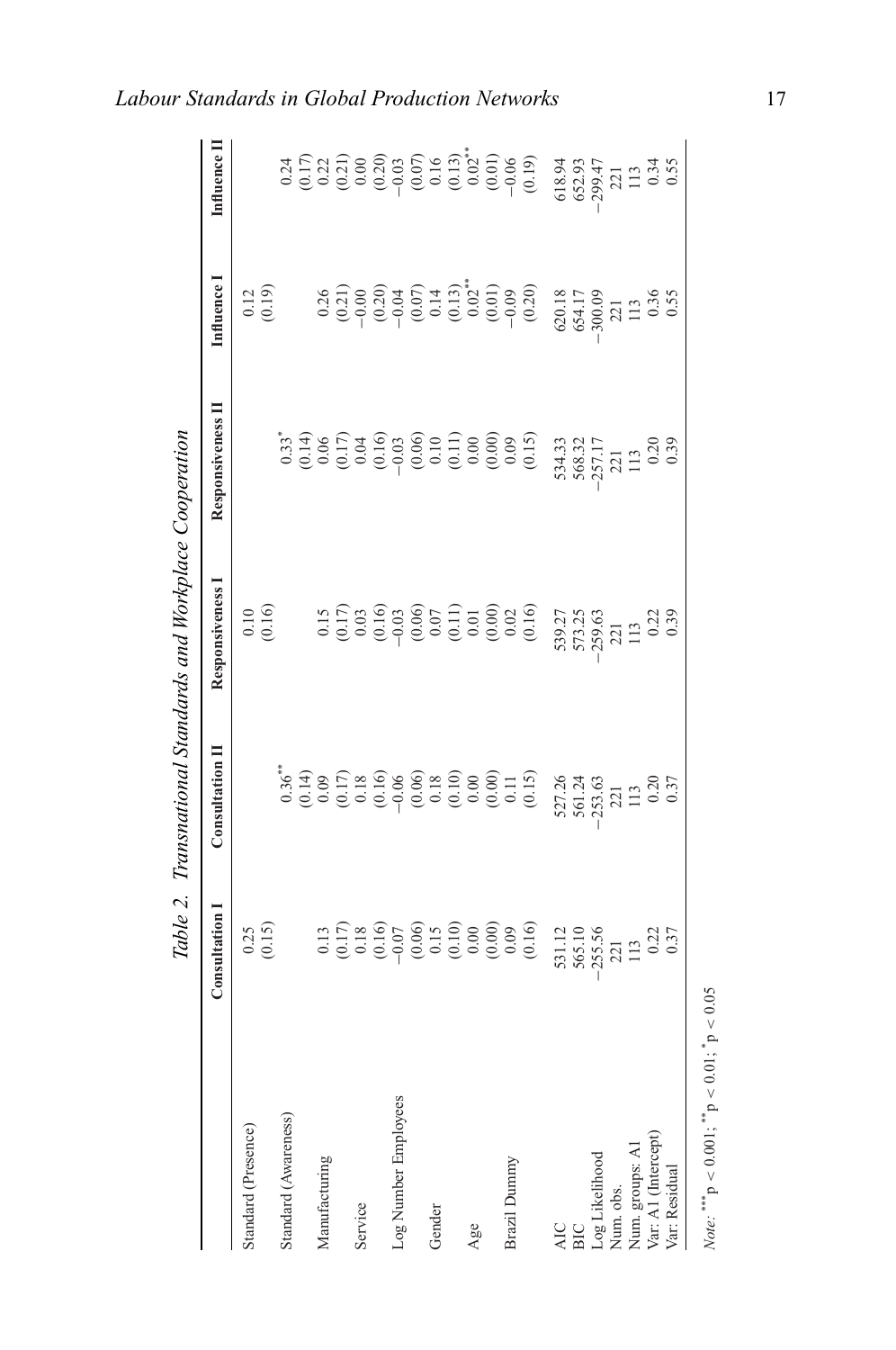Lastly, we focus on whether management allows workers to influence final decisions. The models labelled 'Influence' in Table 2 show that there is a positive relationship between standard adoption, awareness and influence. However, none of the standard measures reaches the 5 per cent significance threshold. In conclusion, we find no evidence for hypotheses 4.1 (influence/presence) and 4.2 (influence/awareness) that standards are related to workers having an impact on important decisions resulting from workplace cooperation procedures in some companies.

#### **DISCUSSION AND CONCLUSION**

Do transnational labour standards ultimately improve workers' capacity to act vis-à-vis employers in suppliers of global production networks? Our original survey data from Brazil and Kenya, covering industries in agriculture, manufacturing and services, help us engage with the ongoing debate around the effectiveness of labour standards used in transnational private regulation, particularly regarding process rights supporting freedom of association, collective bargaining and employment dialogue at the site level of suppliers — what we describe here as workers' capacity to act. Our results are quite sobering.

Our findings provide no evidence that labour standards included in transnational private regulatory initiatives alter the structural power imbalance that affects workers employed in firms and farms supplying global production networks. Codes of conduct and multistakeholder initiatives have improved in many ways since their early days during the rise of the globalization of production in the 1990s. They may not be just window dressing. Yet, when examined against the hardest case, our study provides no evidence that they are likely to support improvements in employee welfare that take labour rights seriously, by considering workers' capacity to act, rather than focusing on limited outcomes inferred from employers' action. Our analysis shows that neither the presence of standards at a supplier's site, nor the awareness of such standards by workers employed at that site, have an effect on union membership — taken here to assess workers' capacity to act by organizing collectively and improving their bargaining position. Moreover, our results show that standards do not even help workers gain influence on matters of relatively minor importance on the agenda of workplace cooperation. They appear only to support more responsive behaviour from management to suggestions made by worker representatives. Importantly, such effects are limited to issues on which workers cannot act independently, and thus depend on the goodwill of employers, who might easily pull back in the face of economic downturns, increasing price competition, or additional squeeze from buyers.

As such, the study underlines the importance of workers' awareness of labour standards and active engagement on their part at site level if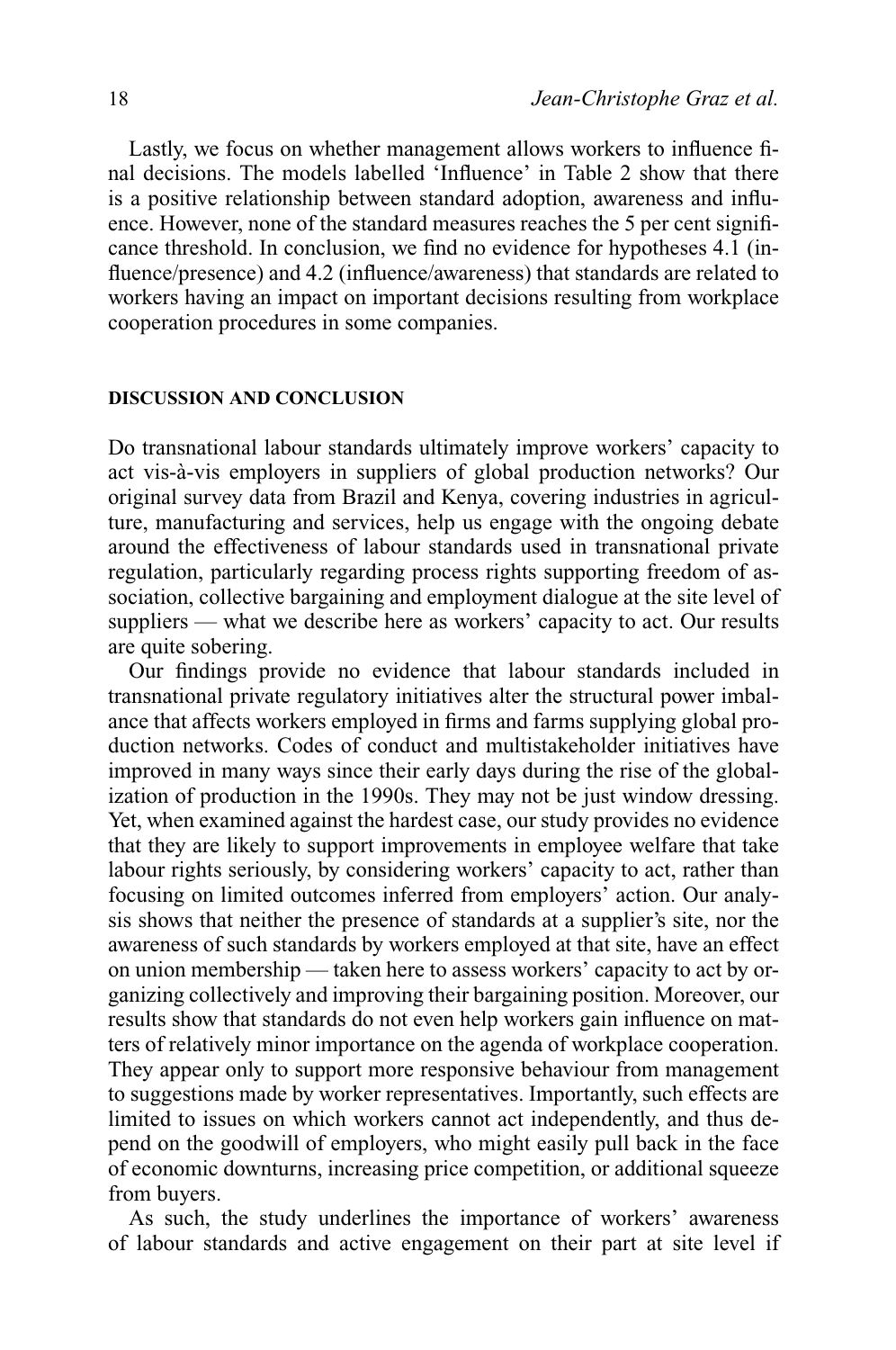transnational private regulatory initiatives are to have the slightest chance of effectiveness. This chimes well with a renewed interest in power and agency in the transnational private governance of global production networks (Bartley and Egels-Zandén, 2016; Graz et al., 2020; Merk, 2015; Ponte, 2019; Schulze-Cleven, 2017; Zajak et al., 2017). It also echoes the so-called local turn taken by transnational private governance studies that stress the importance of outcomes in local communities and production sites (Amengual and Chirot, 2016; Bair, 2017; Bartley and Egels-Zandén, 2016; Distelhorst et al., 2015; Mayer et al., 2017; McCarthy, 2012).

However, we recognize that our study is not without limitations. First, the evidence provided is based on a small sample of firms and workers in Brazil and Kenya only, with even smaller subsets of cases when disaggregated by sectors. This gives only a very broad cross-country and cross-sectoral outline of the effectiveness of labour standards used in transnational private regulation. More importantly, it makes reaching significant results all the more difficult.

Second, our study is based on an original survey, but it does not provide more contextual information on the local landscape and the socio-economic configurations that may support or hamper such dynamics. Union organizing is very context-specific and differs widely from industry to industry; Brazilian unions face an even more particular situation in the wake of the 2017 labour reform (see, for instance, Krein et al., 2019). Further analysis could thus zoom in on the Brazilian case to link the weakness of labour standards to the precarity of working conditions related to a combination of factors, such as the specifics of the Brazilian labour market, the unequal and limiting features of national legislation, the lack of inspections, and the particular corporatist model of union organization. Other relevant factors include actions taken by firms to secure local support and the political structures of the localities in which they operate (Amengual, 2018).

A third limitation results from our methodological choice to focus on individual workers nested within companies to analyse the hierarchical structure of our data set. While we have looked at the workers' level to investigate how standards shape workers' capacity to act, other phenomena of workers' collective actions could be examined. As seen in the presentation of our hypotheses, this has led us to leave aside important aspects of social dialogue at the workplace, such as those related to organization and recognition. We are fully aware that workers' capacity to act, even with a focus limited to suppliers' sites of production, also depends on the direct involvement of union officials and representatives, experience in collective bargaining agreements, as well as extensive intra- and inter-union coordination mechanisms, some of which are likely to include transnational union alliances (Brookes, 2019).

Fourth and lastly, our research design, like all cross-sectional surveys, does not allow us to make causal claims. Issues such as reverse causality cannot be answered conclusively in this article. For instance, we do not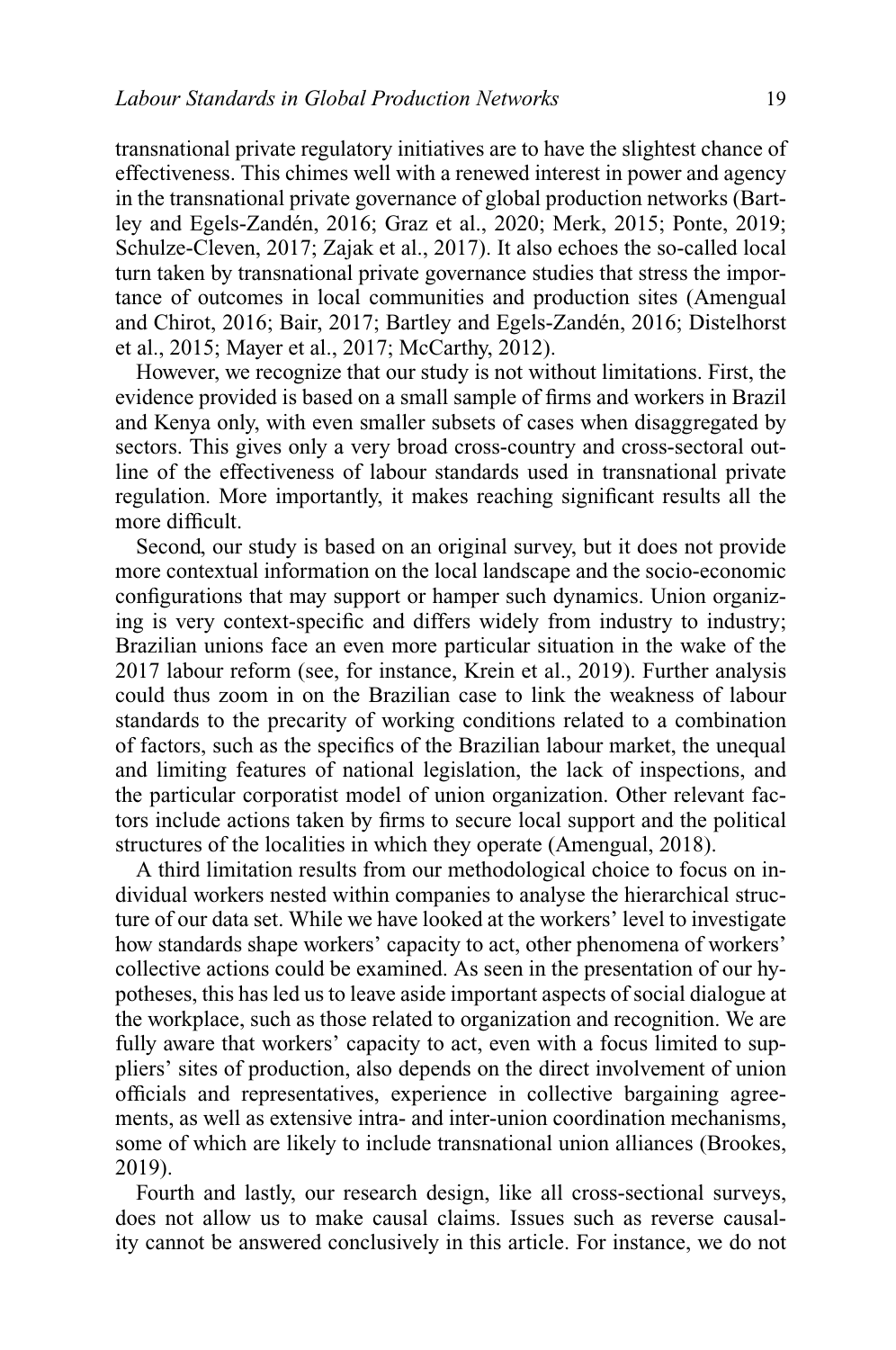know whether it is standardization that increases management's responsiveness towards workers on minor issues of workplace cooperation or if more responsive managements adopt standards. More broadly, the case of the Bangladesh Accord suggests that the use of standards can be institutionalized in such a way as to undermine the right of trade unions to represent workers and their interests. Ultimately, our findings are based on a quantitative analysis of an original survey conducted with on-site face-to-face interviews; they are also backed by a number of observations gathered during the fieldwork. We are keenly aware, however, that in such processual domains as labour rights, organizing and industrial relations, additional qualitative research is needed for an in-depth analysis.

What, then, could be the avenues for further research in the light of such a modest impact? It would make it too easy for detractors of transnational private regulatory initiatives to simply discard voluntary sustainable standards and make the case for binding agreements only. Yet improving the effectiveness of labour standards, and voluntary sustainability standards more broadly, is fraught with difficulties. A number of scholars have studied contextual aspects involved in such socially and locally constructed compliance. These include conflicting costs, resources and incentives across global production networks, in which lead firms may have less room for manoeuvre than we imagine between reducing costs or rewarding compliance (Amengual et al., 2020; Grabs, 2020). Be that as it may, workers' capacity to act is also tied to state actions in the jurisdictions of both suppliers and lead firms (Amengual and Chirot, 2016; Bartley, 2018; Cashore et al., 2021; Fransen and Burgoon, 2017; Graz et al., 2020; LeBaron, 2020; Wesche and Saage-Maaß, 2016). As noted, recent studies on the Bangladesh Accord suggest that the more binding the design, the more promising the results  $-$  albeit limited regarding process rights (Bair et al., 2020; Schuessler et al., 2019).

More directly related to the findings of our study is the issue of the extent to which workplace cooperation in suppliers' sites of production may be able to make use of standards to incrementally extend its reach and eventually tackle core aspects of capital–labour relations in collective bargaining agreements. If the effectiveness of transnational private regulatory initiatives is based on social dialogue, as our study suggests, then analysing the links between compliance with voluntary sustainability standards, the provision of training and the functioning of health and safety committees will be relevant. This could lead to a better understanding of the ability of union officials to reach out to suppliers' sites of production in order to channel workers' awareness of standards towards core issues of social dialogue. Further quantitative and qualitative research could thus help us better explain the role of local communities, unions and workers themselves in improving employee welfare by taking advantage of the transnational private regulatory initiatives so widely used in global production networks.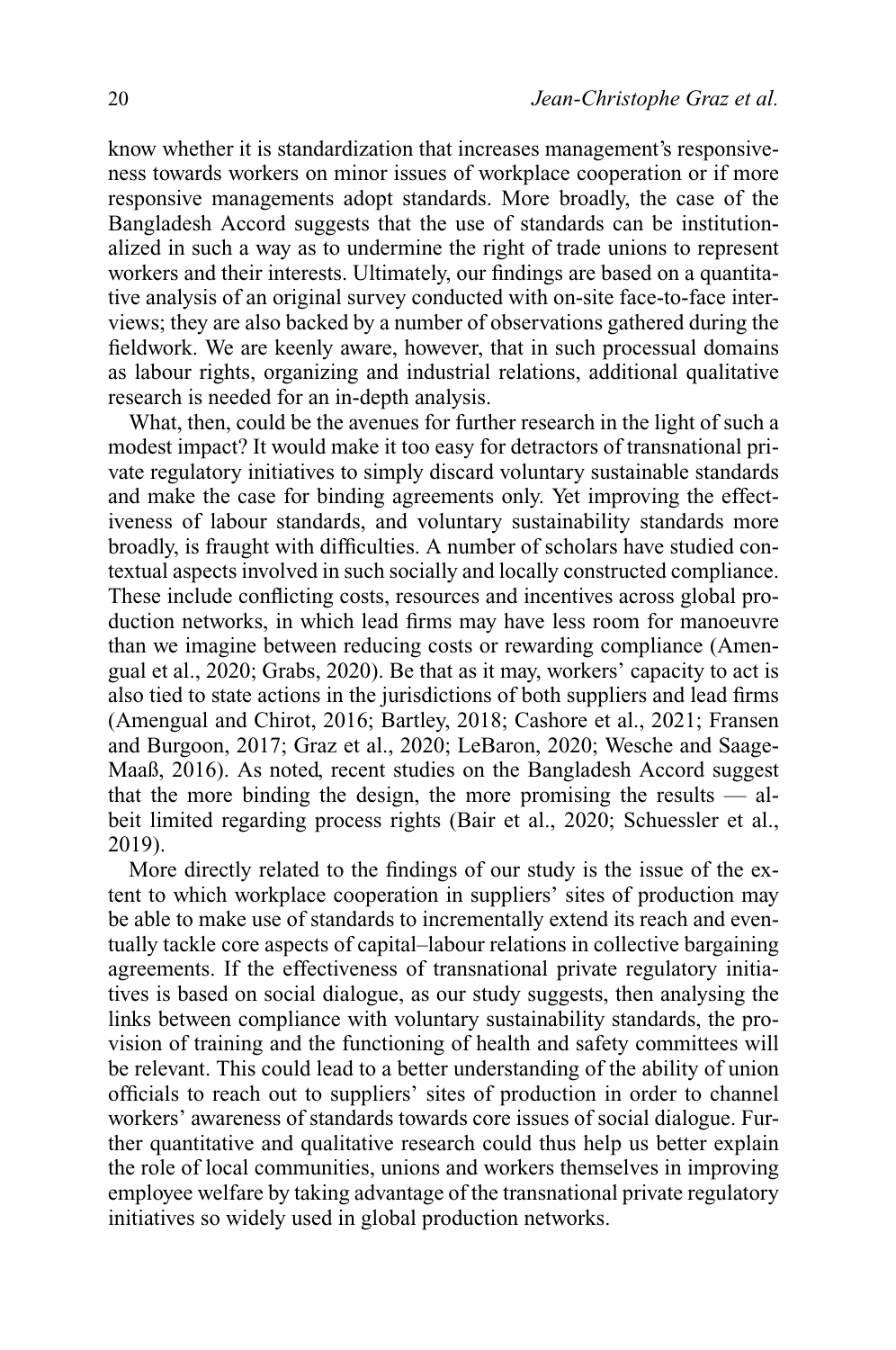# **APPENDIX**

# Appendix Tables A1–A3.

| <b>Statistic</b>        | N   | Mean   | St. Dev. | Min          | Pctl(25) | PctI(75)       | Max            |
|-------------------------|-----|--------|----------|--------------|----------|----------------|----------------|
| Seeking Opinion         | 221 | 3.014  | 0.766    | $\Omega$     | 3        | 3              | $\overline{4}$ |
| Responding              | 221 | 2.977  | 0.765    | $\theta$     | 3        | 3              | 4              |
| Influence               | 221 | 2.683  | 0.948    | $\theta$     | 2        | 3              | 4              |
| Union Member            | 221 | 0.452  | 0.499    | $\theta$     | 0        |                |                |
| Standard                | 221 | 0.529  | 0.500    | $\mathbf{0}$ | $\theta$ |                |                |
| (Presence)              |     |        |          |              |          |                |                |
| Standard<br>(Awareness) | 221 | 0.258  | 0.438    | $\mathbf{0}$ | $\theta$ |                |                |
| Log Number<br>Employees | 221 | 4.520  | 1.381    | 1.386        | 3.401    | 5.576          | 6.914          |
| Gender                  | 221 | 1.452  | 0.499    |              |          | $\mathfrak{D}$ | $\overline{2}$ |
| Age                     | 221 | 37.710 | 11.030   | 18           | 29       | 44             | 77             |
| <b>Brazil Dummy</b>     | 221 | 1.452  | 0.499    |              |          | 2              | $\overline{c}$ |
| Manufacturing           | 221 | 0.321  | 0.468    | $\theta$     | 0        |                |                |
| Service                 | 221 | 0.335  | 0.473    | $\theta$     | $\theta$ |                |                |

*Table A1. Summary Statistics*

| Age                                                         | 221              | 37.710    | 11.030                         | 18<br>29                 | 44                 | 77                  |  |
|-------------------------------------------------------------|------------------|-----------|--------------------------------|--------------------------|--------------------|---------------------|--|
| <b>Brazil Dummy</b>                                         | 221              | 1.452     | 0.499                          | 1<br>1                   | $\overline{c}$     | $\overline{2}$      |  |
| Manufacturing                                               | 221              | 0.321     | 0.468                          | $\theta$<br>$\theta$     | $\mathbf{1}$       | 1                   |  |
| Service                                                     | 221              | 0.335     | 0.473                          | $\mathbf{0}$<br>$\theta$ | $\mathbf{1}$       | 1                   |  |
|                                                             |                  |           |                                |                          |                    |                     |  |
| Table A2. Transnational Standards and Workplace Cooperation |                  |           |                                |                          |                    |                     |  |
|                                                             | <b>Seeking</b>   | Seeking   |                                |                          |                    | <b>Influence</b>    |  |
|                                                             | <b>Opinion I</b> |           | <b>Opinion II</b> Responding I | <b>Responding II</b>     | <b>Influence I</b> | $\mathbf{I}$        |  |
| Standard<br>(Presence)                                      | 0.19             |           | 0.07                           |                          | 0.13               |                     |  |
|                                                             | (0.14)           |           | (0.14)                         |                          | (0.18)             |                     |  |
| Standard<br>(Awareness)                                     |                  | $0.25^*$  |                                | $0.29*$                  |                    | 0.17                |  |
|                                                             |                  | (0.12)    |                                | (0.11)                   |                    | (0.14)              |  |
| Manufacturing                                               | 0.14             | 0.14      | 0.18                           | 0.11                     | 0.24               | 0.22                |  |
|                                                             | (0.14)           | (0.14)    | (0.14)                         | (0.14)                   | (0.18)             | (0.17)              |  |
| Service                                                     | 0.15             | 0.15      | 0.04                           | 0.06                     | $-0.09$            | $-0.11$             |  |
|                                                             | (0.15)           | (0.15)    | (0.15)                         | (0.14)                   | (0.18)             | (0.18)              |  |
| Log Number                                                  | $-0.02$          | $-0.01$   | $-0.03$                        | $-0.02$                  | 0.01               | 0.02                |  |
| Employees                                                   | (0.05)           | (0.05)    | (0.05)                         | (0.05)                   | (0.07)             | (0.06)              |  |
| Gender                                                      | 0.00             | 0.02      | 0.06                           | 0.08                     | 0.12               | 0.13                |  |
|                                                             | (0.09)           | (0.10)    | (0.08)                         | (0.08)                   | (0.11)             | (0.11)              |  |
| Age                                                         | 0.00             | 0.00      | 0.01                           | 0.01                     | 0.01"              | $0.01$ <sup>*</sup> |  |
|                                                             | (0.00)           | (0.00)    | (0.00)                         | (0.00)                   | (0.00)             | (0.01)              |  |
| <b>Brazil Dummy</b>                                         | 0.03             | 0.08      | $-0.03$                        | 0.07                     | $-0.04$            | 0.02                |  |
|                                                             | (0.14)           | (0.14)    | (0.14)                         | (0.13)                   | (0.18)             | (0.17)              |  |
| <b>AIC</b>                                                  | 781.94           | 762.69    | 669.28                         | 642.84                   | 824.03             | 801.64              |  |
| <b>BIC</b>                                                  | 819.46           | 799.89    | 706.25                         | 679.44                   | 861.10             | 838.37              |  |
| Log Likelihood                                              | $-380.97$        | $-371.34$ | $-324.64$                      | $-311.42$                | $-402.01$          | $-390.82$           |  |
| Num. obs.                                                   | 315              | 305       | 298                            | 287                      | 301                | 291                 |  |
| Num. groups:<br>A <sub>1</sub>                              | 120              | 121       | 119                            | 120                      | 119                | 120                 |  |
| Var: A1<br>(Intercept)                                      | 0.18             | 0.16      | 0.22                           | 0.19                     | 0.31               | 0.26                |  |
| Var: Residual                                               | 0.47             | 0.49      | 0.33                           | 0.34                     | 0.57               | 0.60                |  |
|                                                             |                  |           |                                |                          |                    |                     |  |

*Note:* \*\*\*p < 0.001; \*\*p < 0.01; \*p < 0.05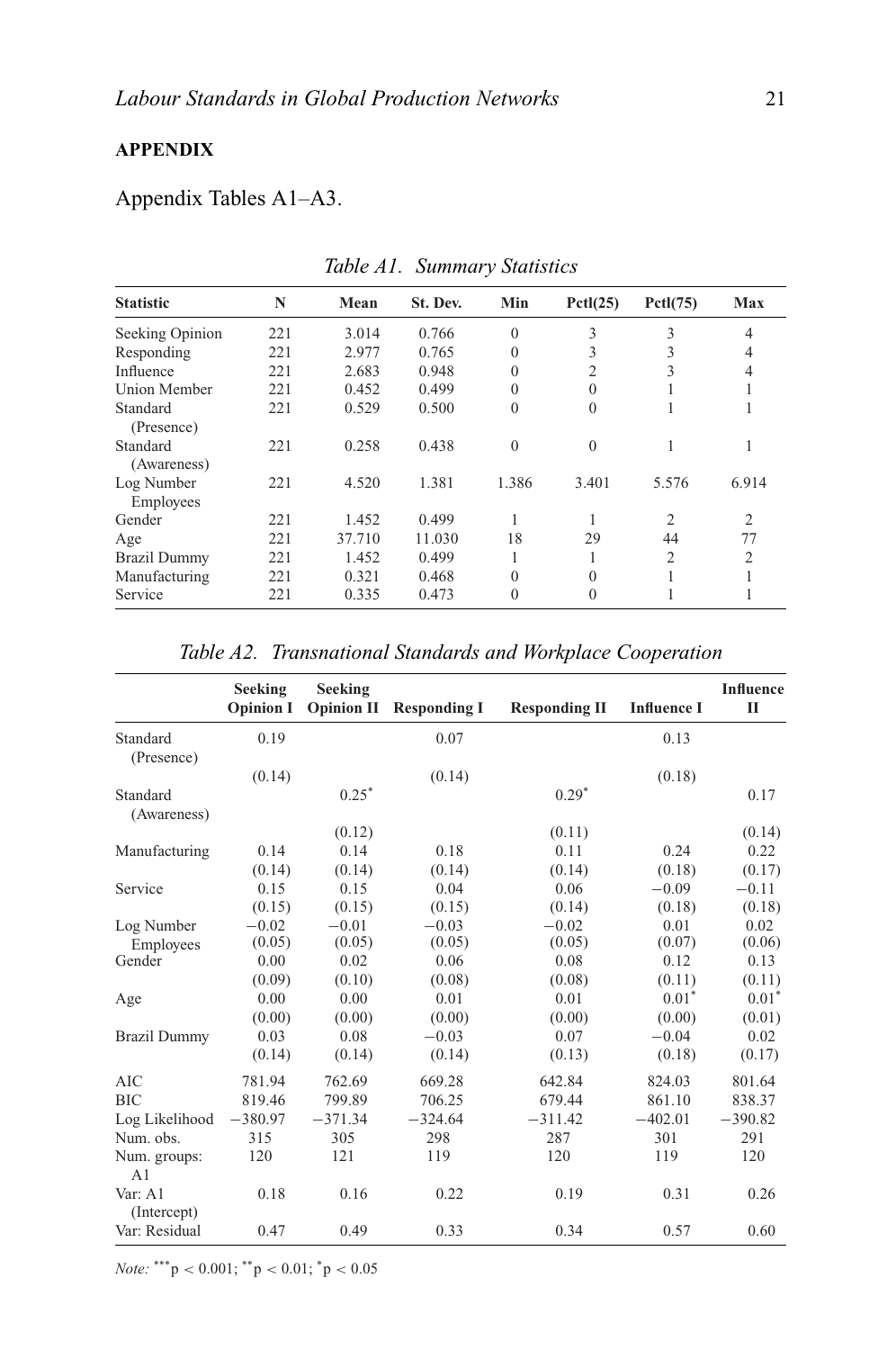|                      | Union<br><b>Membership I</b> | Union<br><b>Membership I</b> | Union<br>Membership II | Union<br>Membership II |
|----------------------|------------------------------|------------------------------|------------------------|------------------------|
| Standard (Presence)  | 0.01                         | 0.08                         |                        |                        |
|                      | (0.08)                       | (0.08)                       |                        |                        |
| Standard (Awareness) |                              |                              | 0.12                   | 0.11                   |
|                      |                              |                              | (0.06)                 | (0.06)                 |
| Manufacturing        |                              | $0.27***$                    |                        | $0.29***$              |
|                      |                              | (0.09)                       |                        | (0.09)                 |
| Service              |                              | $0.46***$                    |                        | $0.45***$              |
|                      |                              | (0.08)                       |                        | (0.08)                 |
| Log Number           |                              | $-0.02$                      |                        | $-0.01$                |
| Employees            |                              | (0.03)                       |                        | (0.03)                 |
| Gender               |                              | 0.01                         |                        | 0.00                   |
|                      |                              | (0.05)                       |                        | (0.05)                 |
| Age                  |                              | $0.00*$                      |                        | 0.00                   |
|                      |                              | (0.00)                       |                        | (0.00)                 |
| <b>Brazil Dummy</b>  | $-0.42***$                   | $-0.46***$                   | $-0.41***$             | $-0.46"$               |
|                      | (0.08)                       | (0.08)                       | (0.07)                 | (0.08)                 |
| AIC                  | 330.12                       | 326.20                       | 341.81                 | 312.04                 |
| <b>BIC</b>           | 348.74                       | 363.11                       | 360.68                 | 348.60                 |
| Log Likelihood       | $-160.06$                    | $-153.10$                    | $-165.90$              | $-146.02$              |
| Num. obs.            | 306                          | 296                          | 322                    | 286                    |
| Num. groups: A1      | 122                          | 120                          | 133                    | 119                    |
| Var: A1 (Intercept)  | 0.11                         | 0.08                         | 0.10                   | 0.07                   |
| Var: Residual        | 0.10                         | 0.10                         | 0.10                   | 0.10                   |
|                      |                              |                              |                        |                        |

*Table A3. Transnational Standard and Union Membership*

*Note*: \*\*\*  $p < 0.001$ ; \*\*  $p < 0.01$ ; \* $p < 0.05$ 

# **REFERENCES**

- Abbott, K.W., D. Levi-Faur and D. Snidal (2017) 'Enriching the RIT Framework', *The ANNALS of the American Academy of Political and Social Science* 670(1): 280–88.
- Alford, M., S. Barrientos and M. Visser (2017) 'Multi-scalar Labour Agency in Global Production Networks: Contestation and Crisis in the South African Fruit Sector', *Development and Change* 48(4): 721–45.
- Amengual, M. (2018) 'Buying Stability: The Distributive Outcomes of Private Politics in the Bolivian Mining Industry', *World Development* 104: 31–45.
- Amengual, M. and L. Chirot (2016) 'Reinforcing the State: Transnational and State Labor Regulation in Indonesia', *ILR Review* 69(5): 1056–80.
- Amengual, M., G. Distelhorst and D. Tobin (2020) 'Global Purchasing as Labor Regulation: The Missing Middle', *ILR Review* 73(4): 817–40.
- Anner, M. (2019) 'Predatory Purchasing Practices in Global Supply Chains and the Employment Relations Squeeze in the Indian Garment Export Sector', *International Labour Review* 158(4): 705–27.
- Anner, M. (2020) 'Squeezing Workers' Rights in Global Supply Chains: Purchasing Practices in the Bangladesh Garment Export Sector in Comparative Perspective', *Review of International Political Economy* 27(2): 320–47.
- Bair, J. (2017) 'Contextualising Compliance: Hybrid Governance in Global Value Chains', *New Political Economy* 22(2): 169–85.
- Bair, J., M. Anner and J. Blasi (2020) 'The Political Economy of Private and Public Regulation in Post-Rana Plaza Bangladesh', *ILR Review* 73(4): 969–94.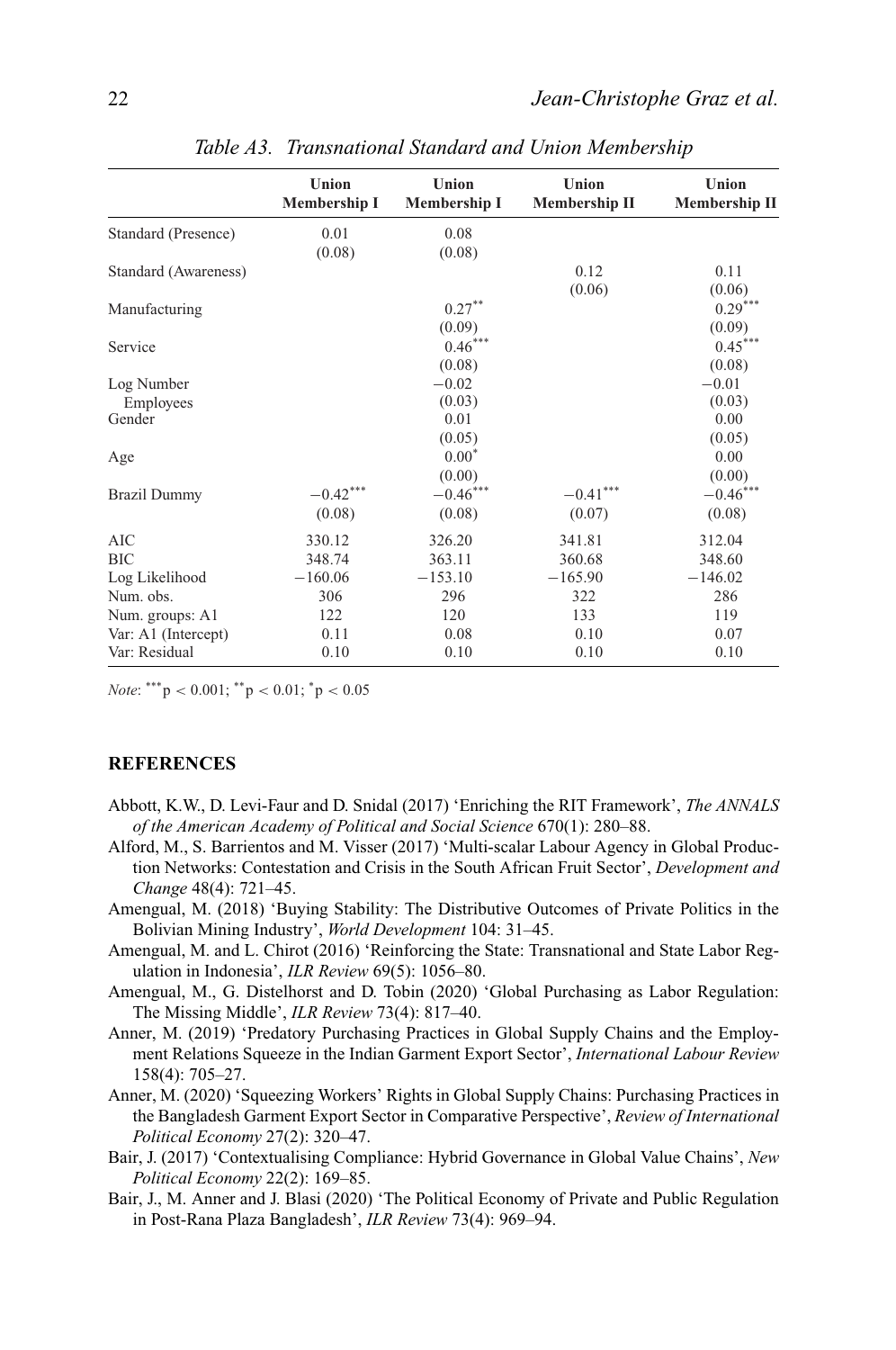- Barrientos, S. and S. Smith (2007) 'Do Workers Benefit from Ethical Trade? Assessing Codes of Labour Practice in Global Production Systems', *Third World Quarterly* 28(4): 713–29.
- Barrientos, S., F. Mayer, J. Pickles and A. Posthuma (2011) 'Decent Work in Global Production Networks: Framing the Policy Debate', *International Labour Review* 150(3–4): 297–317.
- Bartley, T. (2018) *Rules without Rights: Land, Labor, and Private Authority in the Global Economy*. Oxford: Oxford University Press.
- Bartley, T. and N. Egels-Zandén (2016) 'Beyond Decoupling: Unions and the Leveraging of Corporate Social Responsibility in Indonesia', *Socio-Economic Review* 14(2): 231–55.
- Behuria, P. (2020) 'The Domestic Political Economy of Upgrading in Global Value Chains: How Politics Shapes Pathways for Upgrading in Rwanda's Coffee Sector', *Review of International Political Economy* 27(2): 348–76.
- Berg, J. and E. Schneider (2018) 'Industrial Relations and Inclusive Growth in Brazil: The Swinging Pendulum', in S. Hayter and C-H. Lee (eds) *Industrial Relations in Emerging Economies: The Quest for Inclusive Development*, pp. 115–48. Cheltenham: Edward Elgar.
- Berliner, D., A.R. Greenleaf, M. Lake, M. Levi and J. Noveck (2015) *Labor Standards in International Supply Chains: Aligning Rights and Incentives*. Cheltenham: Edward Elgar.
- Brookes, M. (2017) 'Labour as a Transnational Actor: Alliances, Activism and the Protection of Labour Rights in the Philippines and Pakistan', *Development and Change* 48(5): 922–41.
- Brookes, M. (2019) *The New Politics of Transnational Labor: Why Some Alliances Succeed*. Ithaca, NY: Cornell University Press.
- Carswell, G. and G. De Neve (2013) 'Labouring for Global Markets: Conceptualising Labour Agency in Global Production Networks', *Geoforum* 44: 62–70.
- Cashore, B., J.S. Knudsen, J. Moon and H. van der Ven (2021) 'Private Authority and Public Policy in Global Context: Governance Spheres for Problem Solving. Introduction to the Special Issue', *Regulation & Governance* 15(4): 1166–82.
- Chhachhi, A. (2014) 'The "Labour Question" in Contemporary Capitalism. An Introduction to the Debate', *Development and Change* 45(5): 895–919.
- Coe, N.M. and M. Hess (2013) 'Global Production Networks, Labour and Development', *Geoforum* 44: 4–9.
- Coslovsky, S.V. and R. Locke (2013) 'Parallel Paths to Enforcement: Private Compliance, Public Regulation, and Labor Standards in the Brazilian Sugar Sector', *Politics and Society* 41(4): 497–526.
- Dallas, M.P., S. Ponte and T.J. Sturgeon (2019) 'Power in Global Value Chains', *Review of International Political Economy* 26(4): 666–94.
- Dietz, T. and J. Grabs (2022) 'Additionality and Implementation Gaps in Voluntary Sustainability Standards', *New Political Economy* 27(2): 203–24.
- Distelhorst, G. and R.M. Locke (2018) 'Does Compliance Pay? Labor Standards and Firm-level Trade', *American Journal of Political Science* 62(3): 695–711.
- Distelhorst, G., J. Hainmueller and R. Locke (2017) 'Does Lean Improve Labor Standards? Management and Social Performance in the Nike Supply Chain', *Management Science* 63(3): 707–28.
- Distelhorst, G., R. Locke, T. Pal and H. Samel (2015) 'Production Goes Global, Compliance Stays Local: Private Regulation in the Global Electronics Industry', *Regulation & Governance* 9(3): 224–42.
- Eberlein, B., K.W. Abbott, J. Black, E. Meidinger and S. Wood (2014) 'Transnational Business Governance Interactions: Conceptualization and Framework for Analysis', *Regulation & Governance* 8(1): 1–21.
- Egels-Zandén, N. and J. Merk (2014) 'Private Regulation and Trade Union Rights: Why Codes of Conduct Have Limited Impact on Trade Union Rights', *Journal of Business Ethics* 123(3): 461–73.
- Fransen, L. and B. Burgoon (2017) 'Introduction to the Special Issue: Public and Private Labor Standards Policy in the Global Economy', *Global Policy* 8(S3): 5–14.
- Fransen, L. and G. LeBaron (2019) 'Big Audit Firms as Regulatory Intermediaries in Transnational Labor Governance', *Regulation & Governance* 13(2): 260–79.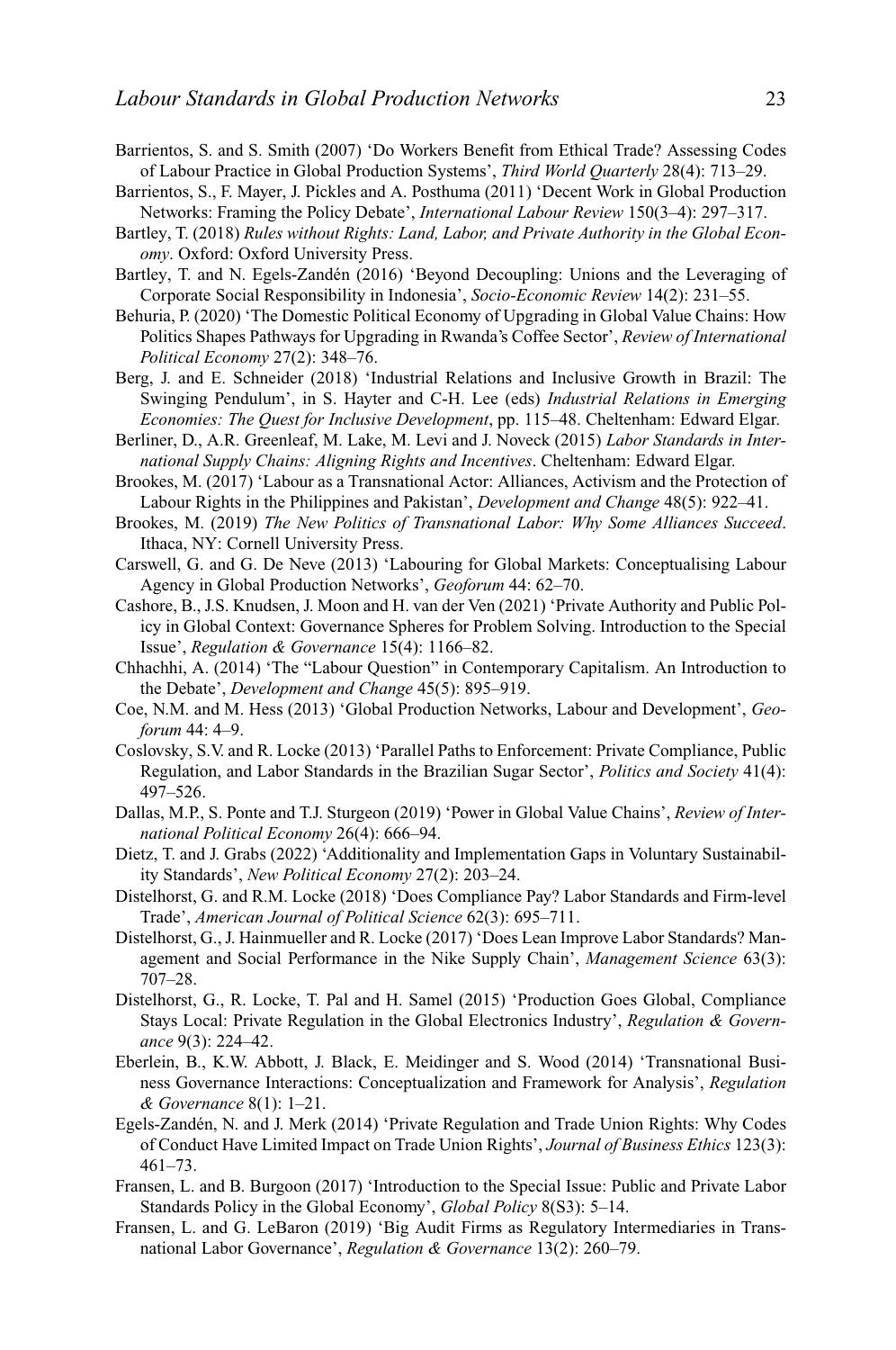- Gereffi, G. (2019) *Global Value Chains and Development: Redefining the Contours of 21st Century Capitalism*. Cambridge: Cambridge University Press.
- Grabs, J. (2020) *Selling Sustainability Short? The Private Governance of Labor and the Environment in the Coffee Sector*. Cambridge: Cambridge University Press.
- Graz, J-C. (2022) 'Grounding the Politics of Transnational Private Governance: Introduction to the Special Section', *New Political Economy* 27(2): 177–87.
- Graz, J-C., N. Helmerich and C. Prébandier (2020) 'Hybrid Production Regimes and Labor Agency in Transnational Private Governance', *Journal of Business Ethics* 162: 307–21.
- ILO (2015) 'World Employment and Social Outlook 2015: The Changing Nature of Jobs'. Report. Geneva: International Labour Organization.
- ILO and OECD (2018) *Building Trust in a Changing World of Work: The Global Deal for Decent Work and Inclusive Growth Flagship Report 2018*. Geneva: International Labour Organization; Paris: OECD.
- Kissi, E.A. and C. Herzig (2020) 'Methodologies and Perspectives in Research on Labour Relations in Global Agricultural Production Networks: A Review', *The Journal of Development Studies* 56(9): 1615–37.
- Krein, J.D., R.V. de Oliveira and V.A. Filgueiras (eds) (2019) *Reforma Trabalhista No Brasil: Promessas e Realidade* [*Labour Reform in Brazil: Promises and Reality*]. Campinas: Nimuendajú.
- LeBaron, G. (2020) *Combatting Modern Slavery: Why Labour Governance Is Failing and What We Can Do about It*. Cambridge: Polity Press.
- Levy, D.L. and F. Palpacuer (2017) 'Global Production Networks and the Changing Corporation', in G. Baars and A. Spicer (eds) *The Corporation: A Critical, Multi-disciplinary Handbook*, pp. 336–45. Cambridge: Cambridge University Press.
- Locke, R.M. (2013) *The Promise and Limits of Private Power: Promoting Labor Standards in a Global Economy*. Cambridge: Cambridge University Press.
- Lund-Thomsen, P. (2013) 'Labor Agency in the Football Manufacturing Industry of Sialkot, Pakistan', *Global Production Networks, Labour and Development* 44: 71–81.
- Lund-Thomsen, P. and N.M. Coe (2015) 'Corporate Social Responsibility and Labour Agency: The Case of Nike in Pakistan', *Journal of Economic Geography* 15(2): 275–96.
- Malesky, E.J. and L. Mosley (2018) 'Chains of Love? Global Production and the Firm-level Diffusion of Labor Standards', *American Journal of Political Science* 62(3): 712–28.
- Martin, N.D. and D. Brady (2007) 'Workers of the Less Developed World Unite? A Multilevel Analysis of Unionization in Less Developed Countries', *American Sociological Review* 72(4): 562–84.
- Mayer, F.W. and N. Phillips (2017) 'Outsourcing Governance: States and the Politics of a "Global Value Chain World"', *New Political Economy* 22(2): 134–52.
- Mayer, F.W., N. Phillips and A.C. Posthuma (2017) 'The Political Economy of Governance in a "Global Value Chain World"', *New Political Economy* 22(2): 129–33.
- McCarthy, J.F. (2012) 'Certifying in Contested Spaces: Private Regulation in Indonesian Forestry and Palm Oil', *Third World Quarterly* 33(10): 1871–88.
- Merk, J. (2015) 'Global Outsourcing and Socialisation of Labour: The Case of Nike', in K. van der Pijl (ed.) *Handbook of the International Political Economy of Production*, pp. 115–31. Cheltenham: Edward Elgar.
- Neilson, J., B. Pritchard and H.W. Yeung (2014) 'Global Value Chains and Global Production Networks in the Changing International Political Economy: An Introduction', *Review of International Political Economy* 21(1): 1–8.
- Niforou, C. (2015) 'Labour Leverage in Global Value Chains: The Role of Interdependencies and Multi-level Dynamics', *Journal of Business Ethics* 130(2): 301–11.

OECD (2018) *OECD Due Diligence Guidance for Responsible Business Conduct*. Paris: OECD.

Oka, C. (2016) 'Improving Working Conditions in Garment Supply Chains: The Role of Unions in Cambodia', *British Journal of Industrial Relations* 54(3): 647–72.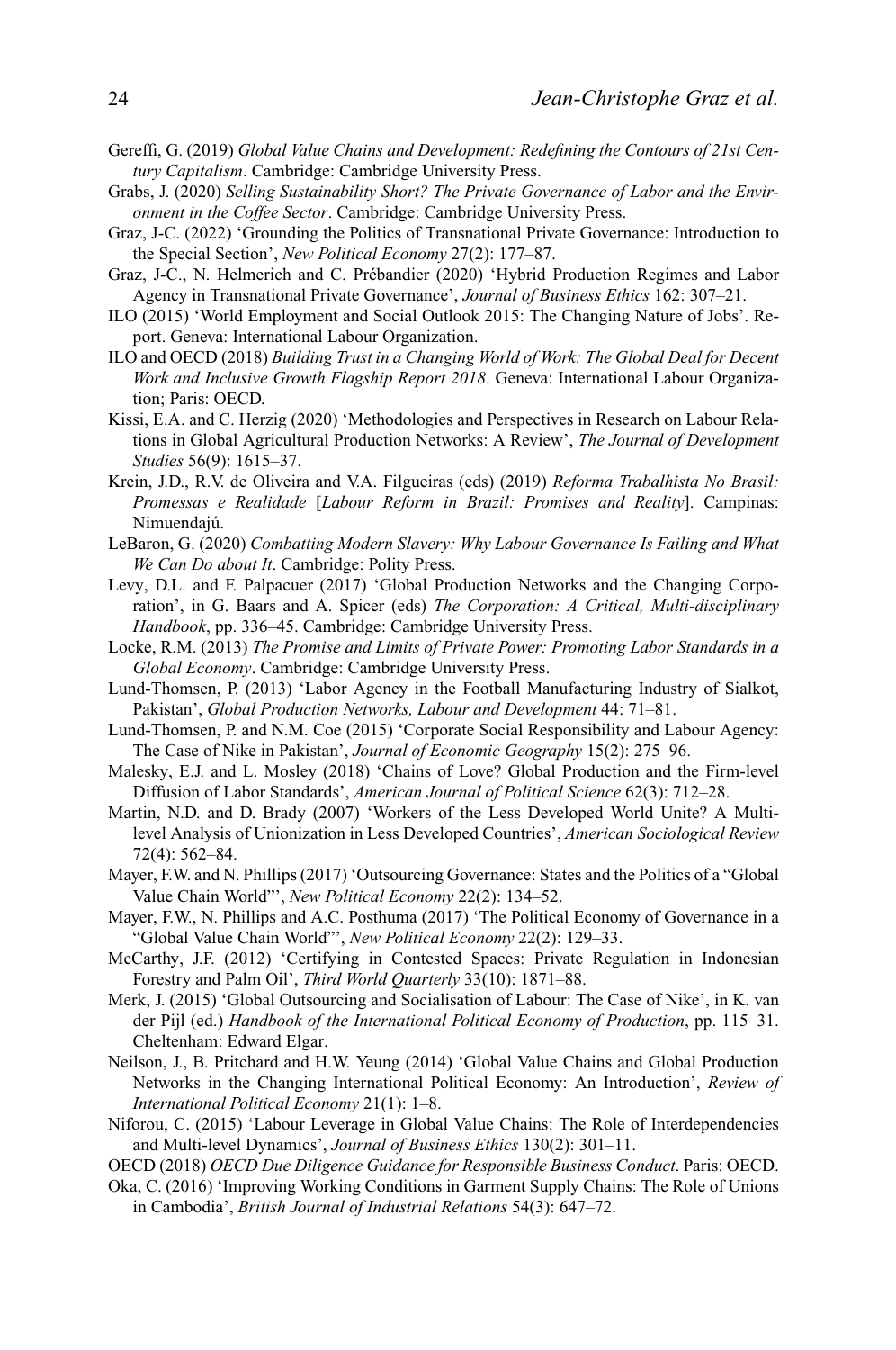- Oya, C., F. Schaefer and D. Skalidou (2018) 'The Effectiveness of Agricultural Certification in Developing Countries: A Systematic Review', *World Development* 112: 282–312.
- Pike, K. (2020) 'Voice in Supply Chains: Does the Better Work Program Lead to Improvements in Labor Standards Compliance?', *ILR Review* 73(4): 913–38.
- Ponte, S. (2019) *Business, Power and Sustainability in a World of Global Value Chains*. London: Zed Books.
- Riisgaard, L. (2009) 'Global Value Chains, Labor Organization and Private Social Standards: Lessons from East African Cut Flower Industries', *World Development* 37(2): 326–40.
- Riisgaard, L. et al. (2010) 'Integrating Poverty and Environmental Concerns into Value-chain Analysis: A Strategic Framework and Practical Guide', *Development Policy Review* 28(2): 195–216.
- Schleifer, P., M. Fiorini and L. Fransen (2019) 'Missing the Bigger Picture: A Population-level Analysis of Transnational Private Governance Organizations Active in the Global South', *Ecological Economics* 164 (October): 106362.
- Schuessler, E. et al. (2019) 'Garment Supply Chains since Rana Plaza: Governance and Worker Outcomes'. Garment Supply Chain Governance Project Final Report. [www.wiwiss.fu-berlin.](http://www.wiwiss.fu-berlin.de/forschung/Garments/Medien/04-09-Changes-in-the-Governance-final.pdf) [de/forschung/Garments/Medien/04-09-Changes-in-the-Governance-final.pdf](http://www.wiwiss.fu-berlin.de/forschung/Garments/Medien/04-09-Changes-in-the-Governance-final.pdf)
- Schulze-Cleven, T. (2017) 'Collective Action and Globalization: Building and Mobilizing Labour Power', *Journal of Industrial Relations* 59(4): 397–419.
- Selwyn, B. (2013) 'Social Upgrading and Labour in Global Production Networks: A Critique and an Alternative Conception', *Competition & Change* 17(1): 75–90.
- Wells, D. (2009) 'Local Worker Struggles in the Global South: Reconsidering Northern Impacts on International Labour Standards', *Third World Quarterly* 30(3): 567–79.
- Wesche, P. and M. Saage-Maaß (2016) 'Holding Companies Liable for Human Rights Abuses Related to Foreign Subsidiaries and Suppliers before German Civil Courts: Lessons from Jabir and Others v KiK', *Human Rights Law Review* 16(2): 370–85.
- Wooldridge, J. (2002) *Econometric Analysis of Cross Section and Panel Data*. Cambridge, MA: MIT Press.
- Zajak, S., Egels-Zandén Niklas and Piper Nicola (2017) 'Networks of Labour Activism: Collective Action across Asia and Beyond. An Introduction to the Debate', *Development and Change* 48(5): 899–921.

**Jean-Christophe Graz** (corresponding author: jean-christophe.graz@unil. ch) is Professor of International Relations at the Institut d'Etudes Politiques (IEP) of the University of Lausanne, Switzerland, co-founder of the Centre d'Histoire Internationale et d'Etudes Politiques de la Mondialisation (CRHIM), and Vice-Dean for Research, Ethics and Doctoral Schools of the Faculty of Social and Political Sciences, University of Lausanne. His research focuses on regulation issues in global political economy and the rise of platform capitalism. His most recent book is *The Power of Standards: Hybrid Authority and the Globalisation of Services* (Cambridge University Press, 2019, open access), for which he received the Joan Robinson Prize for the best monograph from the European Association for Evolutionary Political Economy.

**Jimena Sobrino Piazza** (jimenasobrinop@gmail.com) is a research executive at Ipsos. Before joining Ipsos, she was involved in different research projects at ETH Zurich, the University of Lausanne, the Institut et haute école de la santé La Source and the University of Bern, Switzerland.